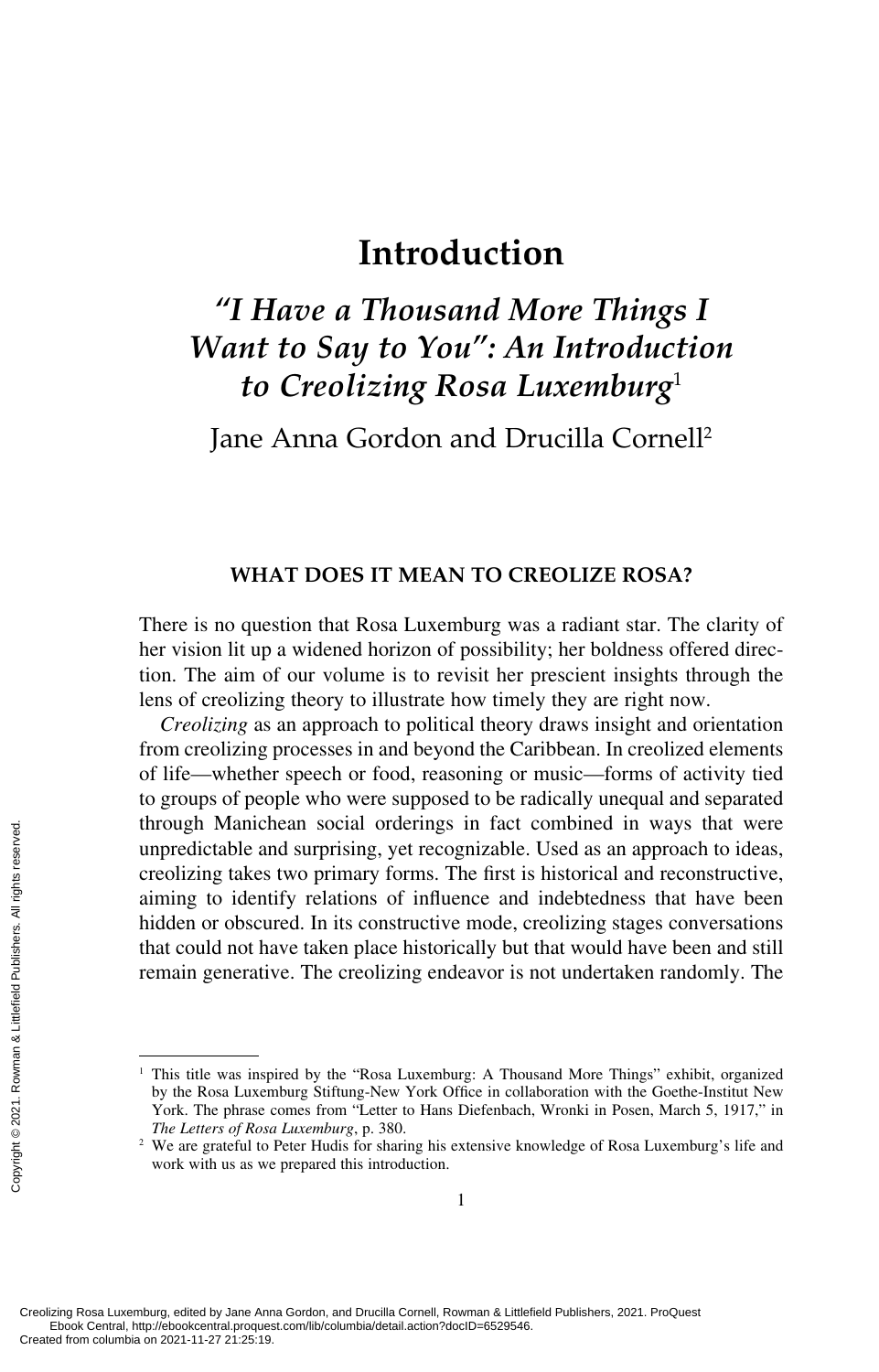aim is to put different, previously sequestered sides of a shared political situation together to explore the results.

Rosa Luxemburg as a person, thinker, and revolutionary is particularly amenable to creolizing. This is in part because she was self-creolizing, even if she never would have used that language. In her own life, she repeatedly demonstrated an appreciation that it was not only people and sites with recognized institutional authority that offered perspectives that were indispensable. In her research, she followed where the questions led, not stopping where the conventions of any given political or scholarly community might have suggested was appropriate. Indeed, in her engagements with the past and her present, she went where she thought fundamental social transformation was underway—whether or not doing so was safe or sanctioned. She brought into the historical record human struggle that she worried had been forgotten and remained open to being disproven about her expectations (for instance, that Russia and Eastern Europe would be in advance, in revolutionary terms, of Germany).

Hannah Arendt (1995) observed that, as an Eastern European, Rosa had to master a range of languages that made the concrete practice of internationalism possible. She also traced increasingly global circuits that were already evident in local ways, if one were only willing to look. For example, she argued that Russia's development of industry in Poland already connected both places, in different ways, to Africa and to Asia with implications for the kinds of relationships of revolutionary solidarity that thereby became necessary. When she explored enslavement, a relationship that she saw as decisively introducing the divide between mental and menial labor or between those who controlled societies and those who labored for them, she looked as readily at the history of Europe and Asia and Africa as she did across the Americas. She emphasized that capitalism was dependent upon and indebted to ongoing versions of colonization and imperialism. This meant that, to understand Europe with any rigor, one needed to put into relation so-called pre-capitalist and capitalist spheres, refusing the distancing of the European self-image from its actual enmeshment with what would emerge as the Global South. Finally, in ways unusual for a thinker based in Europe in the late nineteenth and early twentieth century, she connected human and ecological exploitation, framing the suffering of human and other-than-human animals as essentially related. As Jon Nixon put it in ways that resonate with the writings of Enrique Dussel: Proposed the columbia on 2021-11-27 21:25:19.<br>Created from columbia on 2021-11-27 21:25:19.<br>Created from columbia on 2021-11-27 21:25:19.<br>Created from columbia on 2021-11-27 21:25:19.

As Luxemburg illustrated, it is sometimes—under certain circumstances—revolutionary to attend to the plight of a frozen bumblebee. Revolution resides in . . . the quality of our attention to the specificity of suffering. The crucial point is to understand the ostensible world from the perspective of its often hidden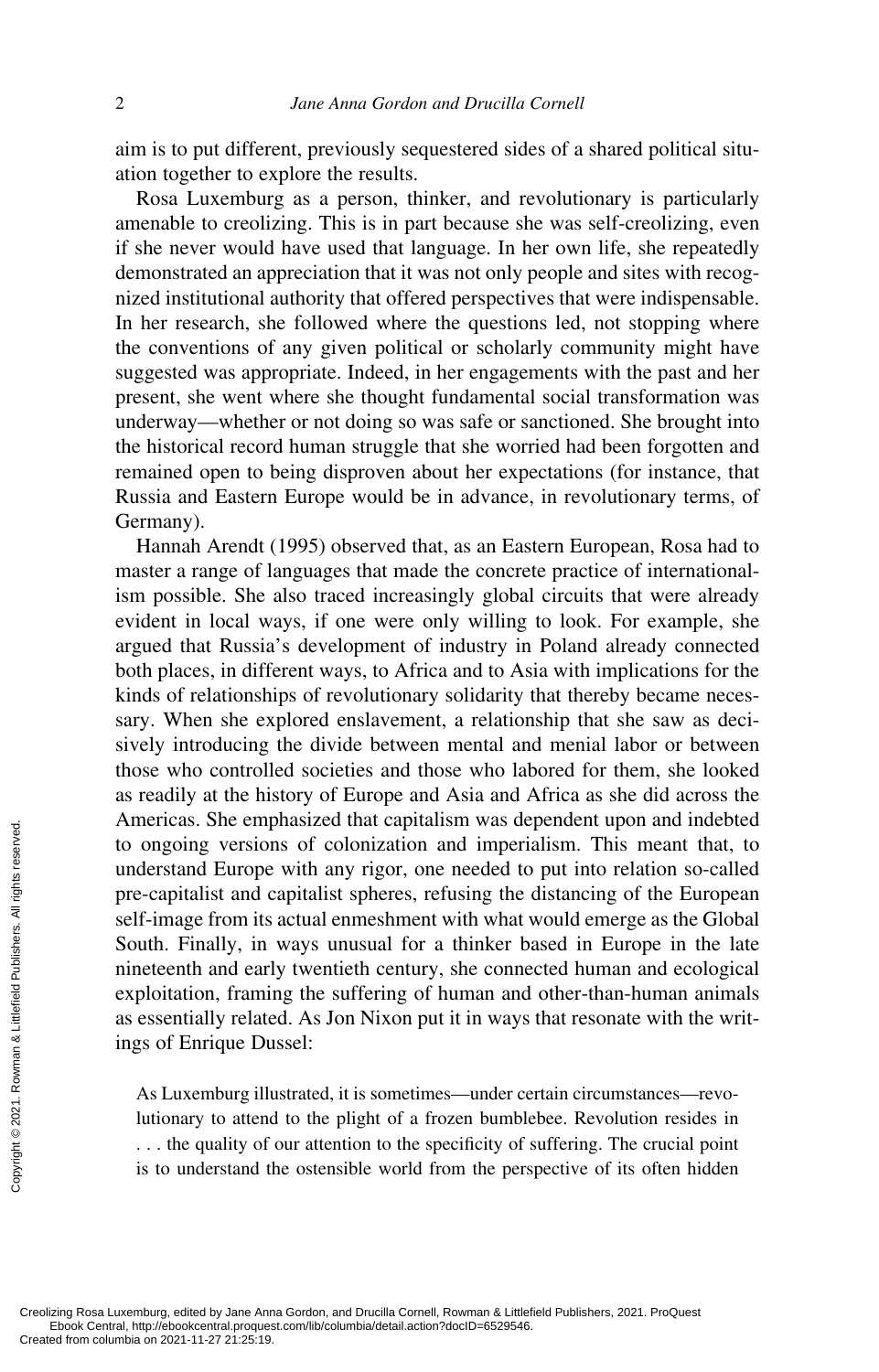underside and, in so doing, stand alongside those who constitute that underside. (2018: 102)

For Rosa, critical consciousness "involve[d] an understanding of the interconnectivity of things: then and now, here and there, us and them, I and you" (Nixon, 2018: 161).

This understanding was reflected in Rosa's approach to politics which, for her, was "enacted on the street and in the head, on the campaign trail and at the desk, on the political platform and in her private letters to friends and associates" (Ibid). She always sought to put her "intellect unconditionally at the disposal of what she saw as the common good" (Ibid). But the actual nature of this public good could not be articulated in one center that simply emanated outward.

Workers, whom she always understood broadly, to include army and naval personnel, railroad and postal workers, and those working in and outside the industrial sector, did not only have to engage in struggle to deepen their maturity as revolutionary subjects. Their doing so produced ideas and strategies that would not otherwise have emerged. For her, as Nixon puts it, revolutionary action "is an act of faith . . . in the human capacity to cope with and carry forward the unfinished business that such action inevitably brings" (Nixon, 2018: 141). It requires collective becoming.

This was why any developing socialism had to be ever more democratic and participatory or permanently and perpetually open. Still, maintaining such an orientation required a willingness and ability to remain creative and experimental in the face of what was new. As an example, Arendt considered Luxemburg's account of collective action exercised through the workers' and soldiers' councils as what alone could have averted the petrification of the Russian Revolution. Stressing the necessity of their being geographically inclusive, so as to include agricultural workers, Rosa's councils aimed to bring together disparate working people of different parties and occupations to work out ways of determining their shared future.

None of this is to say that Rosa offered us divine tablets. Suggesting that she did would contradict her approach to thought and action. Instead, together with the contributors of this volume, as we detail in greater length in the third section of this introduction, we contend that figures like African Americans W.E.B. Du Bois and Lorraine Hansberry, Martinican Frantz Fanon, and Trinidadians C.L.R. James and Claudia Jones extended many of Rosa's fundamental insights by revisiting them through the lens and lessons of Global Southern contexts. Rosa could not have asked whether human caravans crossing the Americas were engaged in what she would have called a "mass strike." But this is not an indictment. Rather we see ourselves as underscoring the immense value of Rosa's work by putting it into relationship with people, ideas, and contexts that her writing suggests would have interested her but that she herself could not have encountered directly. In Expediting to the contributors of this introduction of this introduction of this introduction of this introduction of this introduction of this introduction of this introduction of this introduction of this introduction of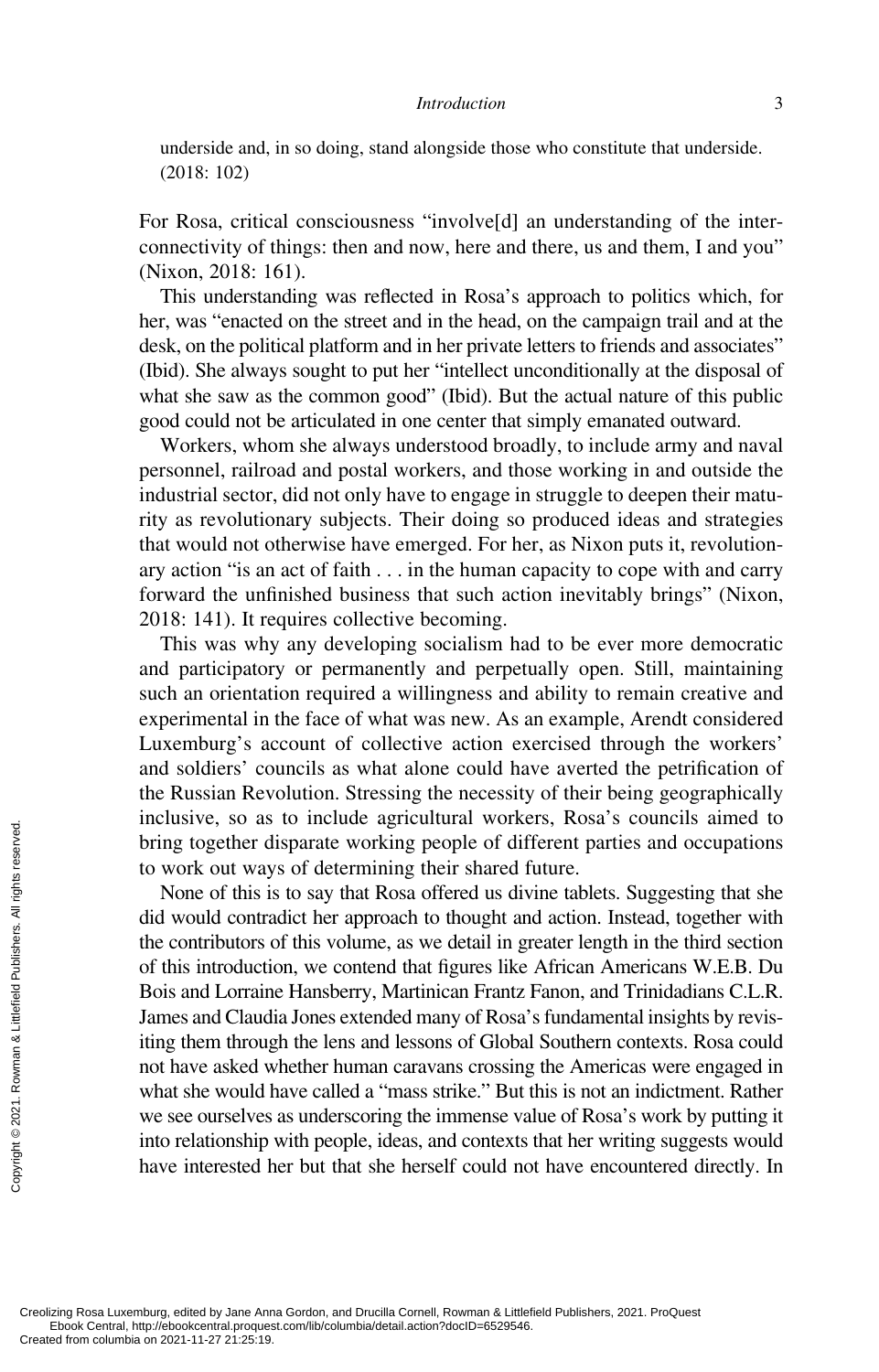so doing, we see ourselves as responding to her invitation to carry her spirit and intellectual project forward.3

Doing so is not a mere historical curiosity for those already interested in Marxism or the history of women political thinkers. Especially since Marx's *Ethnographic Writings* were not published until after Rosa's death (they would only be transcribed and published in 1972), we see her analyses as fundamentally opening the grammar and questions that were not yet offered through European Marxism and that would blossom into some of the most important political concepts of the twentieth and twenty-first centuries. These include the ingredients to develop a full-fledged account of racial capitalism, a genuinely open dialectic regarding from whom and where not just historic suffering but revolutionary transformation would emerge, and her delineating of the specific character of Euromodern colonial capitalism as fundamentally dispossessing in ways that connect human and ecological expropriation.

While they are not explicitly engaged by our contributors, her challenge to undialectical reformism and her account of the necessary relationship of socialism and democracy could also not be more timely. With the latter, Rosa agreed with Marx that "Freedom consists in converting the state from an organ superimposed upon society into one completely subordinate to it" (*Critique of the Gotha Programme IV*). In other words, if, for her, what was exciting about the method of Marx was that no principle was treated as unchanging, and every idea had to be reactivated through radical questioning, the same was true for institutions and organizations that could claim to be socialist, democratic, or both.

## **"LIKE A CLAP OF THUNDER"**

You often come out of a page I'm reading—and sometimes out of a page I'm trying to write—come out to join me with a toss of your head and a smile. No single page and none of the prison cells they repeatedly put you in could ever contain you.

—John Berger (2018: 87)

<sup>&</sup>lt;sup>3</sup> In this sense, our book has much in common with Adrienne Rich's depiction of Raya Dunayevskaya's *Women's Liberation and the Dialectics of Revolution* (1985), engaged in this volume by Nigel C. Gibson. Rich writes, "In Luxemburg, Dunayevskaya portrays a brilliant, brave, and independent woman, passionately internationalist and antiwar, a believer in the people's 'spontaneity' in the cause of freedom; a woman who saw herself as Marx's philosophical heir; who refused the efforts of her lovers and other men to discourage her from full participation in 'making history' because she was a woman. But the biography does not stop here . . . . Luxemburg's life and thought become a kind of jumping-off point into the present and future—what she saw and didn't see, her limitations as well as her understanding. We can learn from her mistakes, says Dunayevskaya" (2001: 91–92). From columbia on 2021-11-27 21:25:19.<br>Created from columbia on 2021-11-27 21:25:19.<br>Created from columbia on 2021-11-27 21:25:19.<br>Created from columbia on 2021-11-27 21:25:19.<br>Created from columbia on 2021-11-27 21:25:19.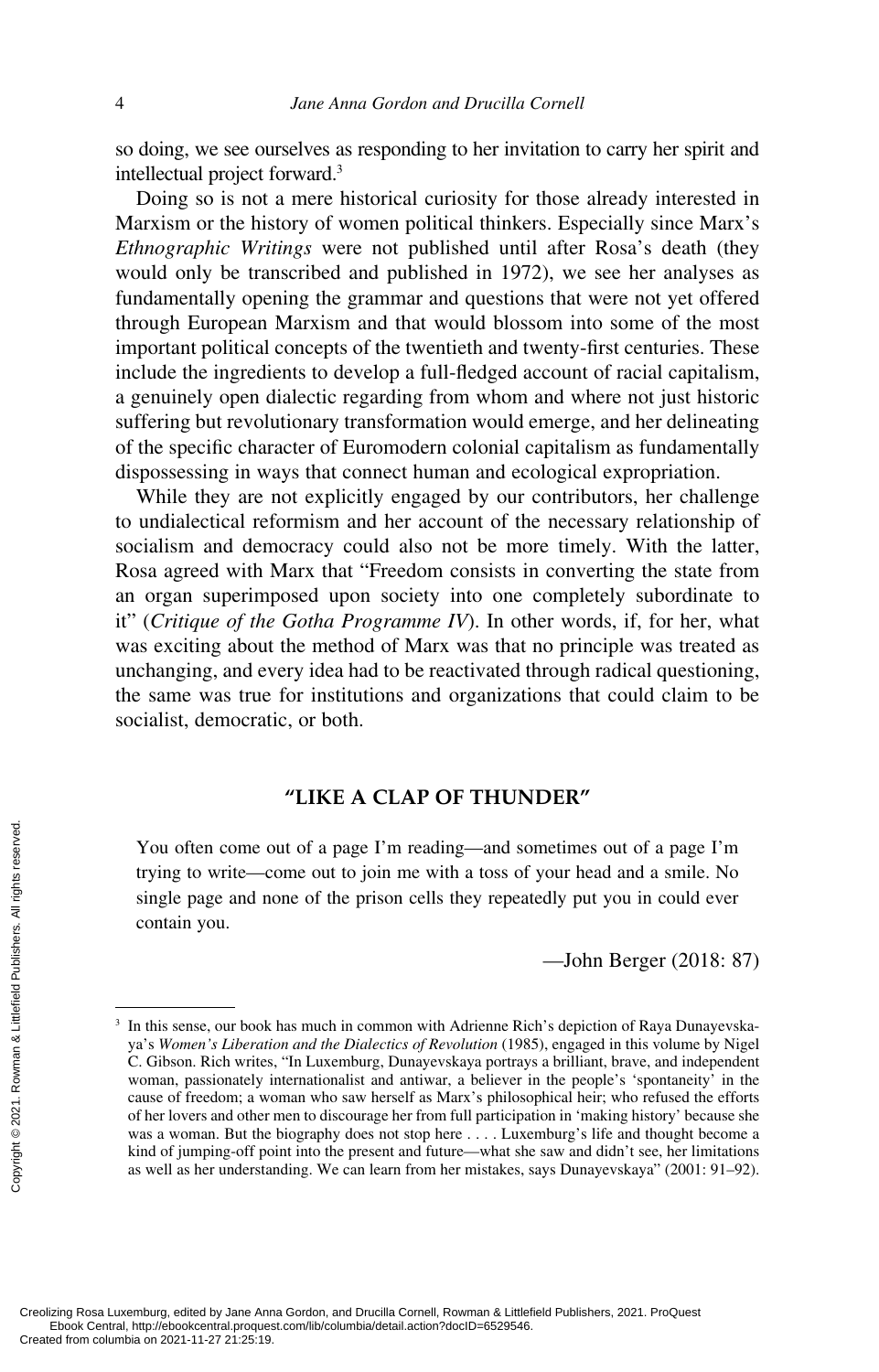Although many readers of this book will be familiar with Luxemburg's intellectual biography, we here offer a brief introduction for those who may be encountering her thought for the first time.

To begin, the reader will notice that we refer to Luxemburg throughout this introduction as "Rosa." If you are in the academy, you may well have been lectured about the importance of calling women by their last names, even if these last names are only and inevitably their father's or husband's. Are we trivializing Rosa when we call her by her first name? If we thought so, we obviously would not do it. We identify Rosa as Rosa to express a fondness shared by the masses of people in Germany who, during her endless participation in popular movements, also called her Rosa. They saw in her a counter to what she criticized in the Bolshevik Revolution and in democratic centralism itself. Specifically, she rejected the desire for a great phallic leader who could complete his followers by offering all of the answers and by promising an impossible certainty. For Rosa, this was nothing but a fantasy, and a dangerously anti-socialist and anti-revolutionary one at that.

In a letter to Leo Jogiches penned in 1899 in Berlin, Rosa wrote, "I want to affect people like a clap of thunder, to inflame their minds not by speechifying but with the breadth of my vision, the strength of my conviction and the power of my expression" (2004: 892). A profound theorist as well as a courageous and committed revolutionary, Rosa Luxemburg is as challenging in death as in life.

Born in 1871 into a family of fluctuating financial circumstances, Rozalia or Róża Luksenburg always manifested a combination of unusual brains, curiosity, and marginal status. Although her grandfather was a rabbi, her parents embraced the cosmopolitan attitudes of "enlightened" Jewry. When moving from Zamosc to Warsaw in 1873, they chose a neighborhood that put them at a distance from the majority of poorer and more orthodox Jews (Kaiser, 2008: 121). Róża, herself, was not moved by specifically religious faith, but this was largely irrelevant to Tsarist authorities who confined "Poles of the Mosaic faith" to ghettos and shtetls (Evans, 2015: 14).4 One consequence was that Jewish girls did not have access to academically serious schools which were reserved for Russians. Róża was still able to attend a Polish school on a scholarship. Only a few spots were allowed for Jews, however, and they were held to a higher Created from columbia on 2021-11-27 21:25:19.<br>Created from columbia on 2021-11-27 21:25:19.<br>Created from columbia on 2021-11-27 21:25:19.<br>Created from columbia on 2021-11-27 21:25:19.

<sup>4</sup> O'Kane observed that in biographies of intellectual women, there is a tendency to over-emphasize personal details. With Rosa, in O'Kane's account, this is evident in undue attention to her romantic relationships and the repetition of her being "born into a Jewish family in Russian-occupied Poland." O'Kane continues, "Given that her family, although very supportive of her, were not themselves involved in politics and that Rosa, having left Poland at the age of eighteen, did not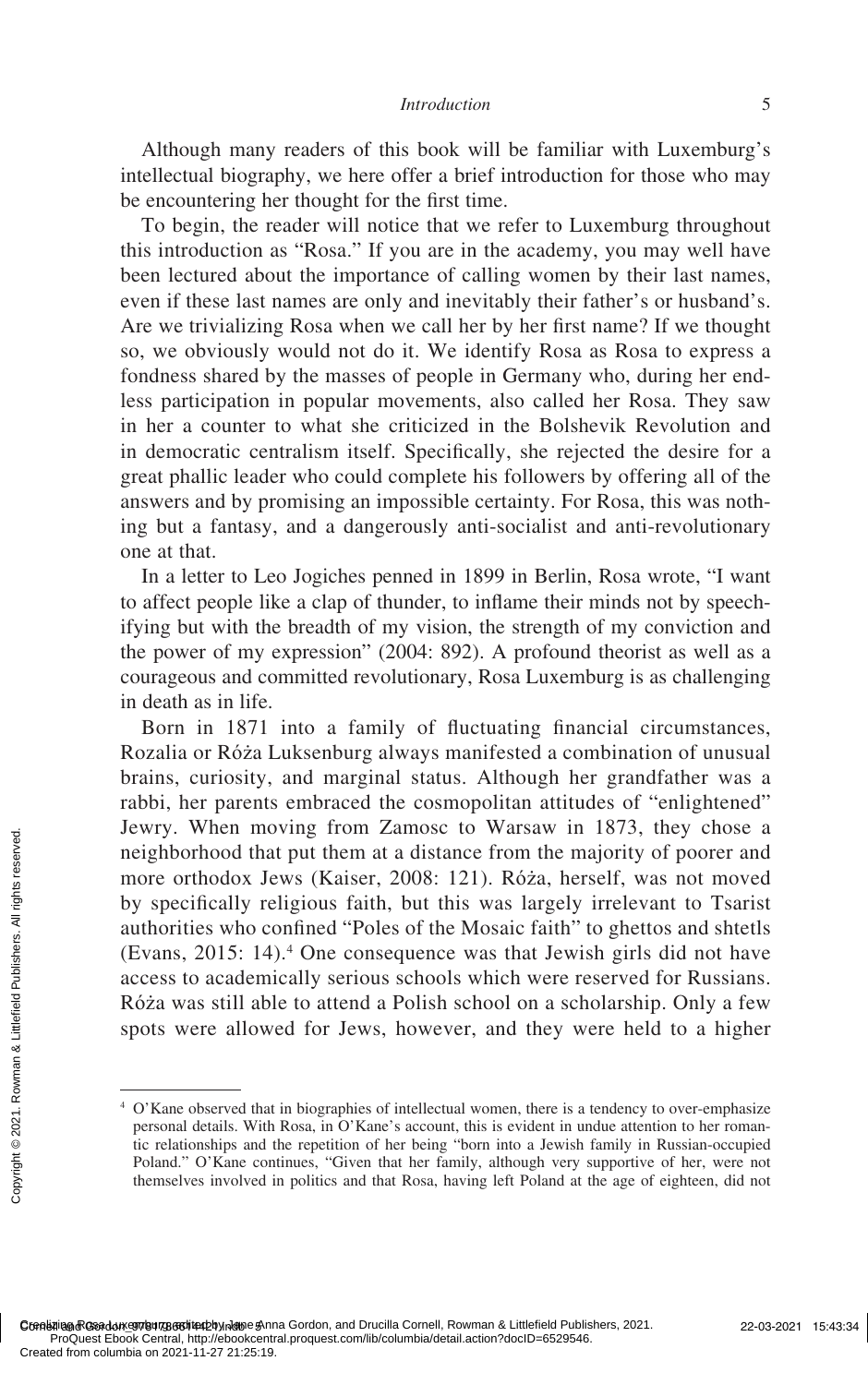standard of admission. Despite her remarkable academic achievements, the highest medal was withheld from Róża because of her already identified "rebellious spirit."

Róża consistently sought and found educative experiences outside of formal institutions of learning. Unusually small, with one misshapen leg, when Róża was five, her already recalcitrant limp was misdiagnosed. Homebound in a heavy cast for a full year, she was surrounded by her mother and brothers' love of learning and ideas. Enveloped in this culturally rich and creative environment, by ten Rosa spoke Russian, the language of the occupying powers; Polish, the language of her country; and German, the language, along with Latin, of higher learning at the time.<sup>5</sup> Similarly, on completing the Second Gymnasium as a fifteen-year-old girl in Poland, there were no formal, advanced educational opportunities available to her. She again sought to continue her education through other means, this time through becoming active with *Proletart*, the first Polish Socialist Party founded underground in 1882. The issues that were their focus were vivid to Rosa who, living at the center of industry of the Russian empire, concretely witnessed the close proximity of people living with exorbitant wealth and in extreme poverty. Hostility to socialist ideas was also clear and pronounced. One year earlier, four leading members of *Proletart* were hanged in the Warsaw Citadel while others were imprisoned. The founder was sentenced to sixteen years of hard labor but died in custody. After two years, the police became interested in Róża's participation. Others could cloak their identities, but there was no way to hide hers.

Smuggled across the Polish–German border at seventeen when *Proletart* was crushed by government forces, Róża enrolled in the University of Zurich. It was there that she registered as Rosa Luxemburg, the spelling of her name on which she insisted from then on (O'Kane, 2015: 23). She first took classes in botany and zoology, which remained life-long loves to which she would later return when she became disenchanted with the SPD (*Sozialdemokratische Partei Deutschlands*, the Social Democratic Party of Germany) and during her imprisonment in Wronki Fortress. But in Switzerland, she ultimately switched to law, which included the social sciences, and her primary focus of economics. Zurich and Paris had also become homes to much of the Russian and Polish socialist leadership living in exile. Created from columbia on 2021-11-27 21:25:19.<br>
Created from columbia on 2021-11-27 21:25:19.<br>
Created from columbia on 2021-11-27 21:25:19.<br>
Created from columbia on 2021-11-27 21:25:19.<br>
Created from columbia on 2021-11-

herself practice the religion into which she was born and later refused to join the Bund (General Jewish Workers' Union of Lithuania, Poland, and Russia), it is doubtful that these particular aspects of her early life deserve very much emphasis, and it could be seen as a legacy of her vilification as a 'Bolshevik Jew'" (2015: xiii). We include Rosa's Jewishness first because, as was true of many other non-religious Jews, we understand many elements of Rosa's internationalism and socialism as an expression of a secular Jewishness. In addition, for the Jewish co-editor of this volume, Rosa's Jewishness is a point of Jewish pride.

<sup>&</sup>lt;sup>5</sup> O'Kane adds that she would later build on these existing language skills to become fluent in French and "pretty good" in English and Italian.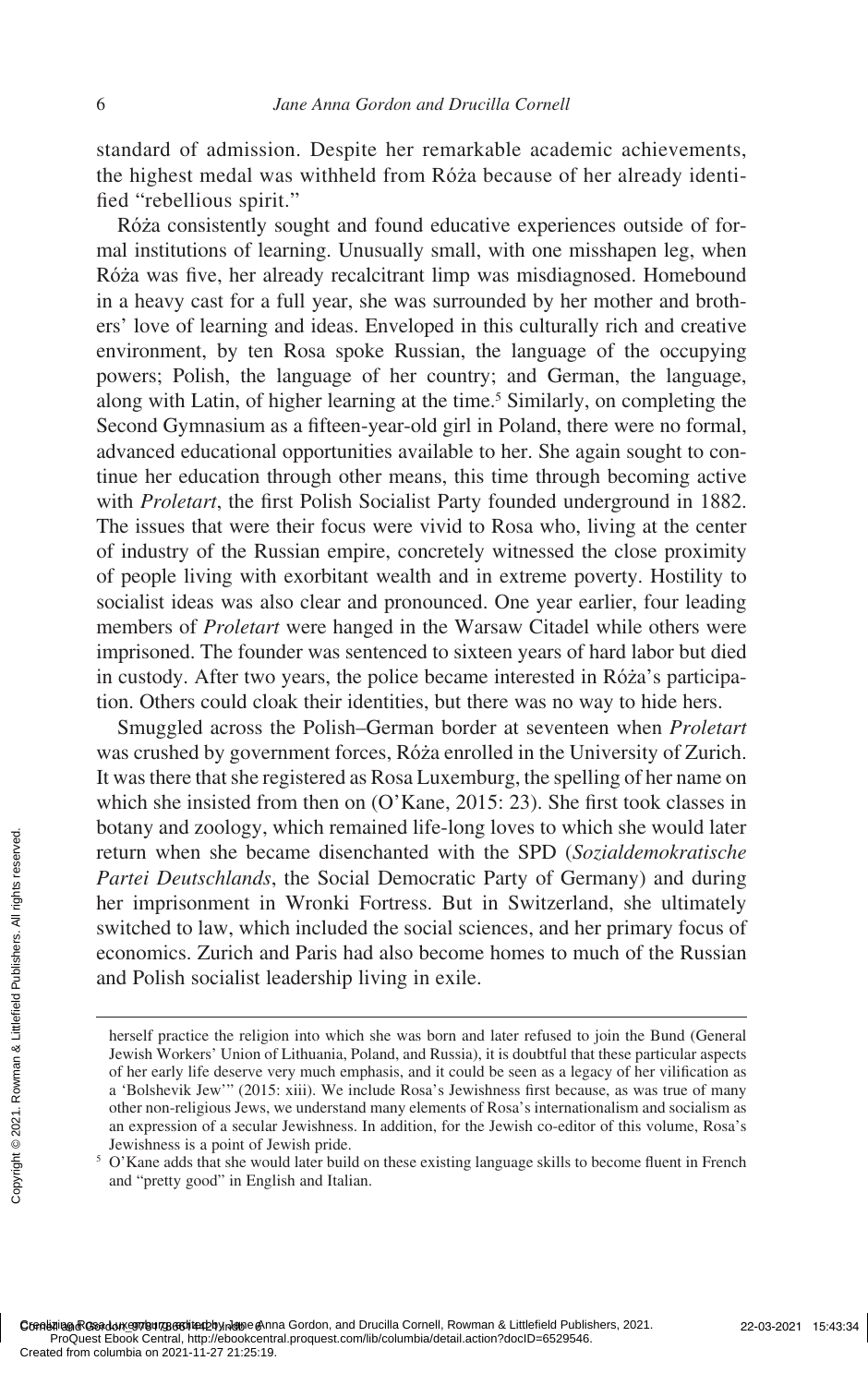As she pursued her doctorate (1889–1897), Rosa also developed her skills as an orator and activist intellectual. Her aims in her formal intellectual work were always to make a contribution to Polish Marxism. Traveling regularly between Zurich and Paris, she researched in Polish libraries, oversaw the publication of *The Workers' Cause*, and remained an active member of, and speaker in, Polish émigré circles. A year into her studies, she met Leo Jogiches, a Lithuanian Jew, who would be a comrade and lover for seventeen years and a colleague until the end of her life. He had joined the socialist movement in Vilna in 1885 and was considered an outstanding strategist and socialist leader. While he published little under his own name, he offered commentary on most of Rosa's early articles and essay drafts, propagating their ideas in underground organizational work, and remained one of Rosa's most trusted interlocutors on political matters.

Like Rosa, Jogiches ascribed to a dissenting position on the question of nationalist independence for Poland. The recently founded Polish Socialist Party followed the stances of Georgi Plekhanov (who was widely, if regrettably, considered to be the founder of Russian Marxism) and of Marx and Friedrich Engels who, in the culminating pages of their *Manifesto of the Communist Party*, had called for the national independence of this occupied country.6

Rosa thought otherwise. Her experiences of Warsaw, conversation with Poles in and outside the country, and her detailed studies of economic statistics made it clear that Poland was no longer a primarily agricultural economy. "Unlike Marx and Engels, Rosa Luxemburg was looking back not to 1772 and to the lessons of 1830, 1848 and 1863 . . . but seeking to apply Marx's analysis to the Poland of the day" (O'Kane, 2015: 22). It had an emerging proletariat in its own right and the territory's industrial development meant that it was already embedded in a global economy, reliant particularly on Asia and Africa for raw materials. Winning independence as a Polish nation would embolden the budding brood of the local bourgeoisie. It would not increase the power of its poor. They would do better allying with the Russian proletariat in ways that could expand into a wider and deeper internationalism.7 When Rosa insisted at the Third and Fourth Congress of the Second International and through the founding (with Jogiches) of the Social Democracy and the Exerces and Africa for radius of the power of its<br>
int in ways that component of the power of its<br>
int in ways that component of the power of its<br>
and through the<br>  $\frac{1}{2}$ <br>  $\frac{1}{2}$ <br>  $\frac{1}{2}$ <br>  $\frac{1}{2}$ <br>  $\frac{1}{2}$ <br>  $\$ 

<sup>6</sup> Even after they fell out over organizational issues in 1902 and fully broke off relations by 1912, Lenin continued to encourage Russian youth to read Plekhanov's works. Plekhanov and Rosa detested each other from their first meeting. In 1907, he would accuse her of being "a Madonna reclining in the clouds." She said nothing positive about his written works, which included the introduction of the term "dialectical materialism."

<sup>7</sup> As Stephen J. Bronner put it "socialism [had to] offer a *qualitative* alternative" (1997: 17) to the bourgeois model of nationalism. If one were to charge that Rosa failed to comprehend the strategic idea that national revolution could serve as an opening to the permanent international revolution, this was, in "a certain sense . . . beside the point" (1997: 18).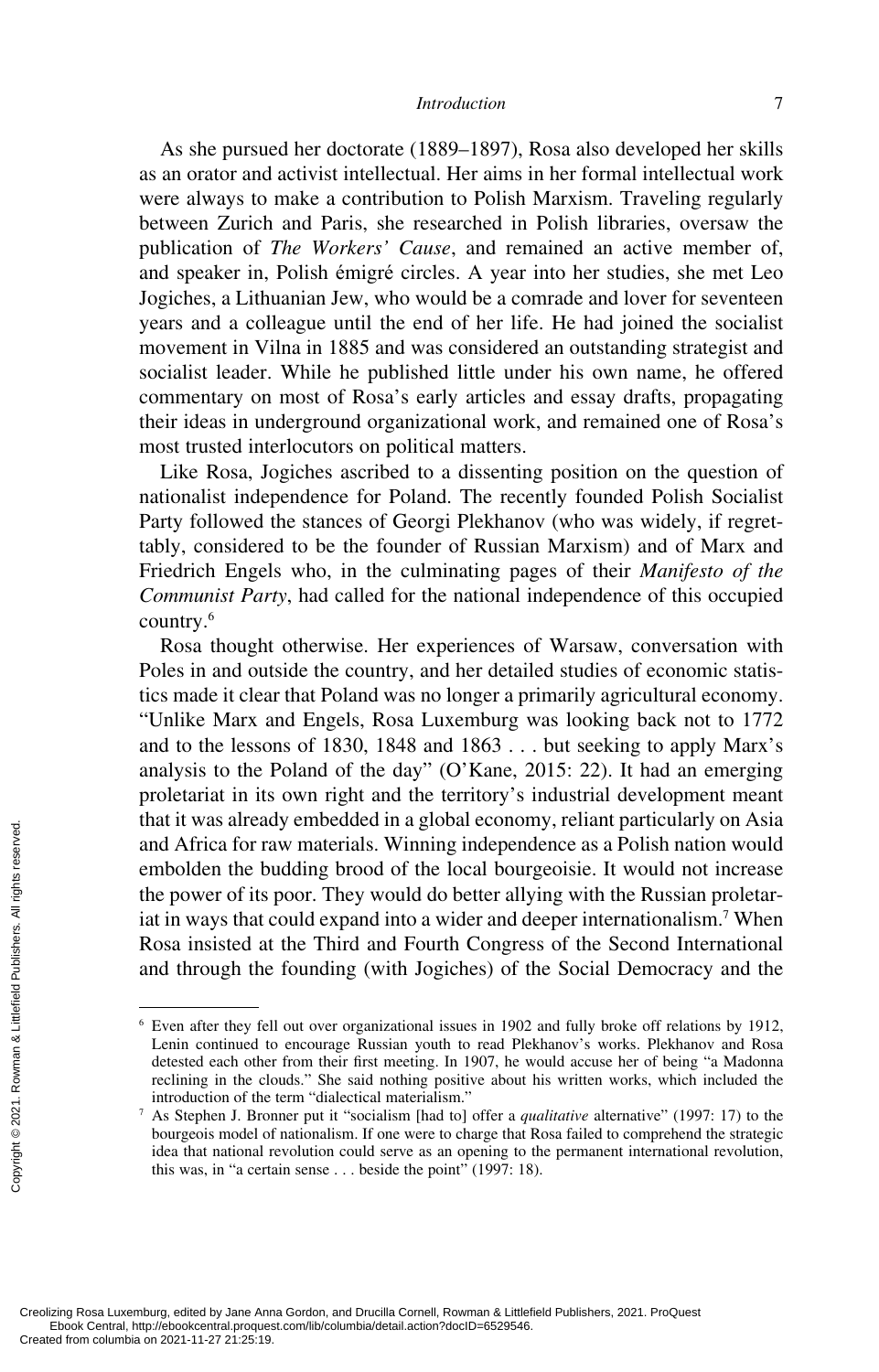Kingdom of Poland (SKDP, which later expanded to include Lithuania) on a strict internationalism, she was engaging in relentless self-criticism: was what had emerged as a point of dogma still the freshest strategy and most adequate theoretical answer to the central questions of socialism?

Rosa's *The Industrial Development of Poland* met with the rare honor of being accepted as a dissertation and being immediately published as a book. One of the first studies of its kind, it shared much with the distinctive tradition of dependency theory in the political economy of the Caribbean, including the sociologist, political economist, and philosopher Paget Henry's dissertation-turned-book on *Peripheral Capitalism and Development in Antigua* (1985). Like that work, it centers on a supposedly marginal or minor territory to illuminate the local expressions of global political–economic relations.

Rosa's commitment to revolutionary struggle led her to Berlin. The city sustained ninety different socialist dailies. It was also home to the SPD, which, as the leading party of the Second International, claimed 100,000 members.<sup>8</sup> To secure permanent residency in Germany, Rosa married a man she had never met. They parted immediately after they had been legally joined and would let the marriage dissolve five years later. Her first charge was to campaign for the SPD with Polish workers in Upper Silesia. She was surprised by how much she enjoyed this work, by how effective she was at it, and by how open Polish workers were to a socialist message.

But within the SPD itself, Rosa quickly became a controversial figure. This began with her direct challenge to one of its leaders, Eduard Bernstein, who Friedrich Engels had made Marx's literary executor. For his part, Bernstein was developing a decidedly un-Marxist view. Capitalism, he argued, develops mechanisms, like credit, to iron out its instabilities. With the growth of trade unions, the proletariat were able to secure higher wages, thereby addressing exploitation. And SPD's growing electoral power seemed to demonstrate that capitalism could be reformed through legal and parliamentary measures.

For Rosa, as she would articulate in speeches, articles, and essays, capitalism was ridden with crises. It moved with predictable unpredictability from boom to bust. Credit was an incredibly ambivalent tool because, if adopted to overcome the inevitable crises of overproduction to allow the proletariat to buy goods they could not afford, it could not play the role assigned to it by Eduard Bernstein as a "savior" from capitalist crises. Rosa agreed that extending democratic rights through legal means was necessary, but full democracy could not be achieved under capitalism because participatory democracy required mechanisms for transforming economic and social Exprediction: And Scapitalism could be<br>
For Rosa, as she<br>
is m was ridden with<br>
boom to bust. Crec<br>
to overcome the in<br>
to buy goods they<br>
by Eduard Bernste<br>
extending democracy<br>
democracy could<br>
democracy require<br>
democr

<sup>8</sup> As Bronner puts it, "[t]he revolutions of 1848 had failed, the Paris Commune had been crushed and the First International lay in ruins. The Second International had arisen from the ashes and the SPD stood at its forefront" (1997: 24).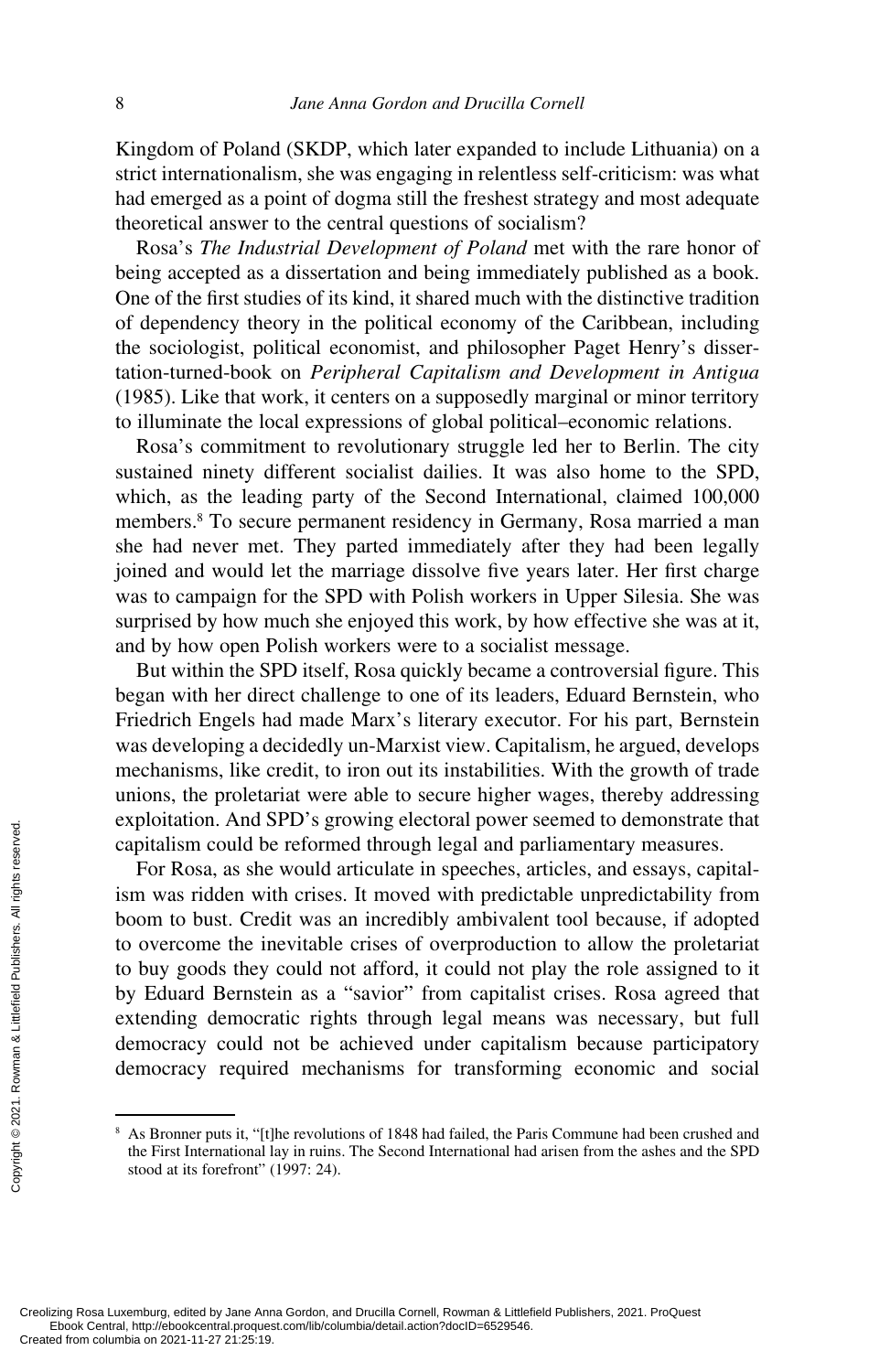inequality. The larger aim of socialism therefore had to orient any and every fight for social transformation, keeping the relationship between reform and revolution in a living dialectic. Revolutionaries did have to involve themselves in reform struggles—over the right to unionize, the right of women to vote, and the democratization of voting itself. But all reforms had to be indexed according to their larger role in the achievement of a totally changed society. This included whether the struggle for them itself played a role in educating the working class.

Most in the SPD recognized that Rosa's intellectual entrance marked the arrival of a serious theoretical voice. In response, some, including Clara Zetkin, who was editor of SPD's newspaper for women and head of its Women's Office, supported her against Bernstein, forming the emerging far-left wing of the party and becoming Rosa's life-long friend. For others, Rosa's self-confidence was interpreted as rudeness and arrogance. She would be referred to as the "guest who comes to us and spits in our parlor" (quoted in Anderson and Hudis, 2004: 9).<sup>9</sup>

Rosa soon published what would be her first critique of Lenin's centralist party organization. In it, she accused Lenin's "uncompromising centralism," through which he imposed strict and direct discipline of central authority on local organizations, of wrenching "active revolutionaries from their, albeit unorganized, revolutionary activist milieu" (2004b: 250). In her words, his approach was primarily concerned with "control of party activity and not with its fertilization, with *narrowing* and not with *broadening*, with *tying the movement up* and not with *drawing it together*" (2004b: 256, emphasis in original). In its place she argued for "a completely new notion of the mutual relationship between organization and struggle" (2004b: 251), through which those actively engaged in struggle develop, as an expression and means of extending their raised consciousness, new ways of organizing collective action. Understood this way, "organization, enlightenment, and struggle" are "different facets of the same process" (2004b: 252). The precise relationship among them is not "ready-made" or "predetermined" in ways that the Central Committee could determine and seek to "drill into the social democratic membership" (Ibid).

These criticisms were not personal. Indeed, despite her sharp criticisms of Lenin and differences between them on matters of organization and leadership, Rosa was a militant supporter of the Bolshevik seizure of power and would remain in close touch with Lenin for the rest of her life. At stake were competing conceptions of power and the desperate need for democratic institutions under socialism. Exercise this way, "organ<br>
the same proces<br>
"tready-made" on<br>
determine and so<br>
These criticis:<br>
Lenin and differ<br>
ship, Rosa was<br>
would remain in<br>
competing conce<br>
tutions under so<br>
exaged.<br>
From Survey, edited by Jane An

<sup>9</sup> Richard Fischer, the managing editor of the SPD's main publication, *Vorwärts*, used this phrase. See *Protokoll über die Verhandlungen des Parteitages der Sozialdemokratischen Partei Deutschlands, September 22-28, 2901* (Berlin: SPD, 1901), p. 191.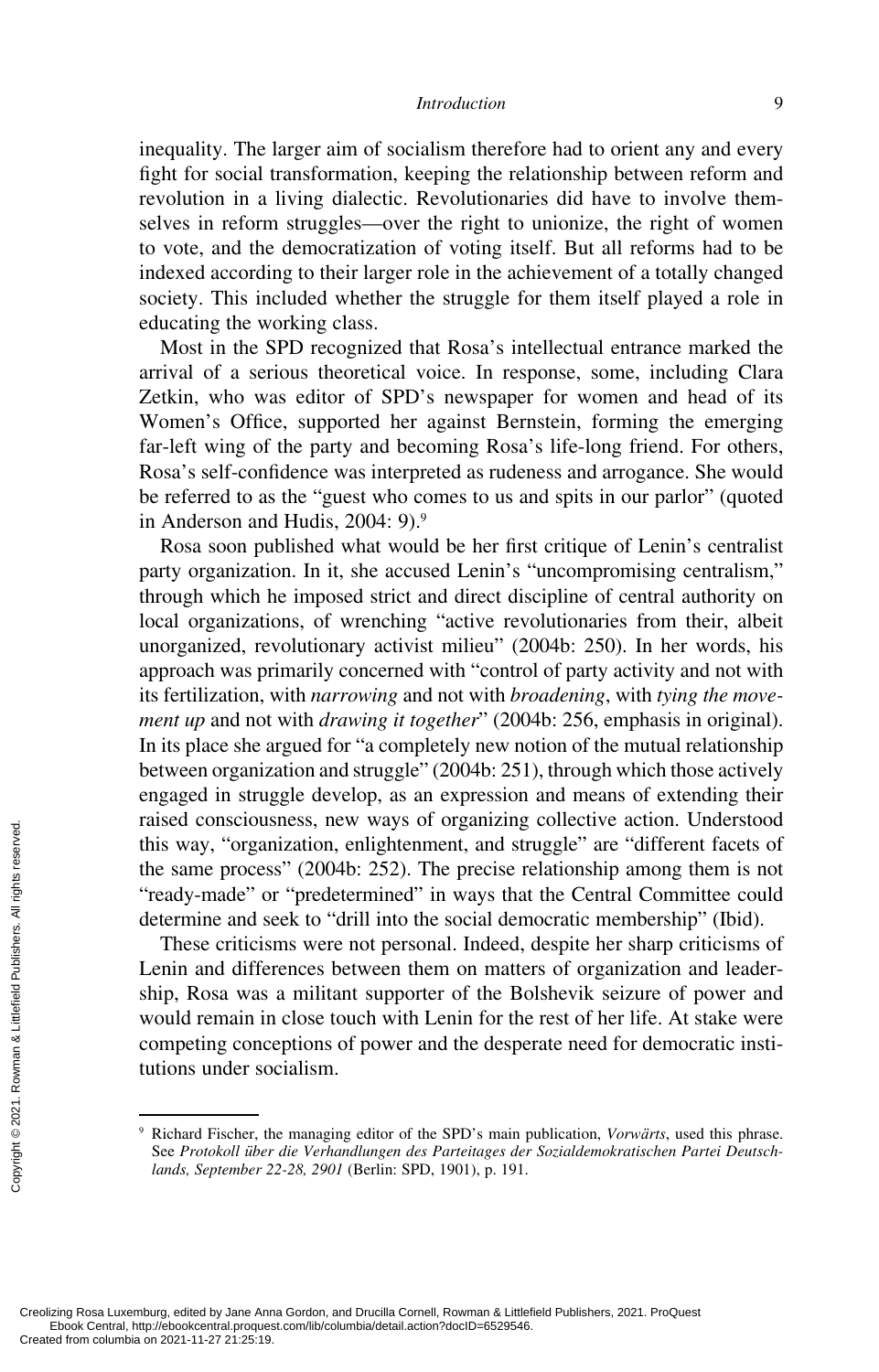In January 1905, a mass uprising spread through vast areas of the Russian Empire and Russian-partitioned Poland. When 200,000 people marched to the Winter Palace to petition the Tsar, troops opened fire and hundreds were killed. News spread and anger mounted: students shut down the universities, sailors mutinied, soldiers turned against their officers, and half of all paid laborers in European Russia went on what was called *the mass strike*. Given the sweep of the revolutionary struggle—*this, surely, was the revolution about which socialists were constantly speaking and strategizing*—Rosa was sickened by the lukewarm responses of her fellow socialists in Germany.

She snuck into Cracow, where Jogiches was organizing, and wrote and had illegal newspapers printed. The two were caught, arrested, and slated for execution. One of Rosa's brothers intervened and generously bribed the authorities who claimed to let her go on grounds of ill health. Jogiches remained imprisoned and, though he would escape, was sentenced to hard labor in Siberia. On release, Rosa traveled to Finland, where she spent time with Lenin and the Bolshevik circle, publishing *The Mass Strike, the Political Party, and the Trade Unions* as a pamphlet in Hamburg.

As she explored, the aim of a mass strike is to make the relevant political situation ungovernable. Workers are typically at the center, but the resultant action is not exclusively theirs as the mass strike blurs the line between economic and political struggle. The economic struggle, demanding the dignity of workers, often becomes the platform for a much greater political demand for democracy. In like manner, the demand for democracy could also spur mass movements to challenge economic hardships. One cannot know in advance whether a particular mass strike will lead to the overthrow of a repressive regime. For instance, it could be argued that the end of apartheid in South Africa was not primarily the result of armed struggle. It was due to what Luxemburg would call a mass strike. The United Democratic Front in South Africa adopted the slogan of making the country ungovernable, which led to the uprising of the Black population. It was those mass movements that played the major role in the collapse of apartheid.

While the SPD would publish Rosa's work on mass action, spontaneity, and organization, the dissemination of this writing was blocked by the SPD leadership who, at best, were willing to accept the mass strike as a defensive strategy. When she returned to Germany, Rosa stood trial for her remarks and was sentenced to two months in prison. In the face of a powerful surge of strikes, demonstrations, and conflicts with the police as part of the press for general suffrage, the party sought to refocus its energy in the electoral domain. This led to public breaks and to the isolating of Rosa in SPD settings. Rationalizations of her treatment became more pronounced in their sexism with those who said that she was as clever as a monkey but a bitch who could What Euxemburg v<br>
South Africa adopt<br>
led to the uprising<br>
played the major r<br>
While the SPD<br>
and organization, t<br>
leadership who, at<br>
strategy. When she<br>
and was sentenced<br>
of strikes, demonst<br>
for general suffrage<br>
doma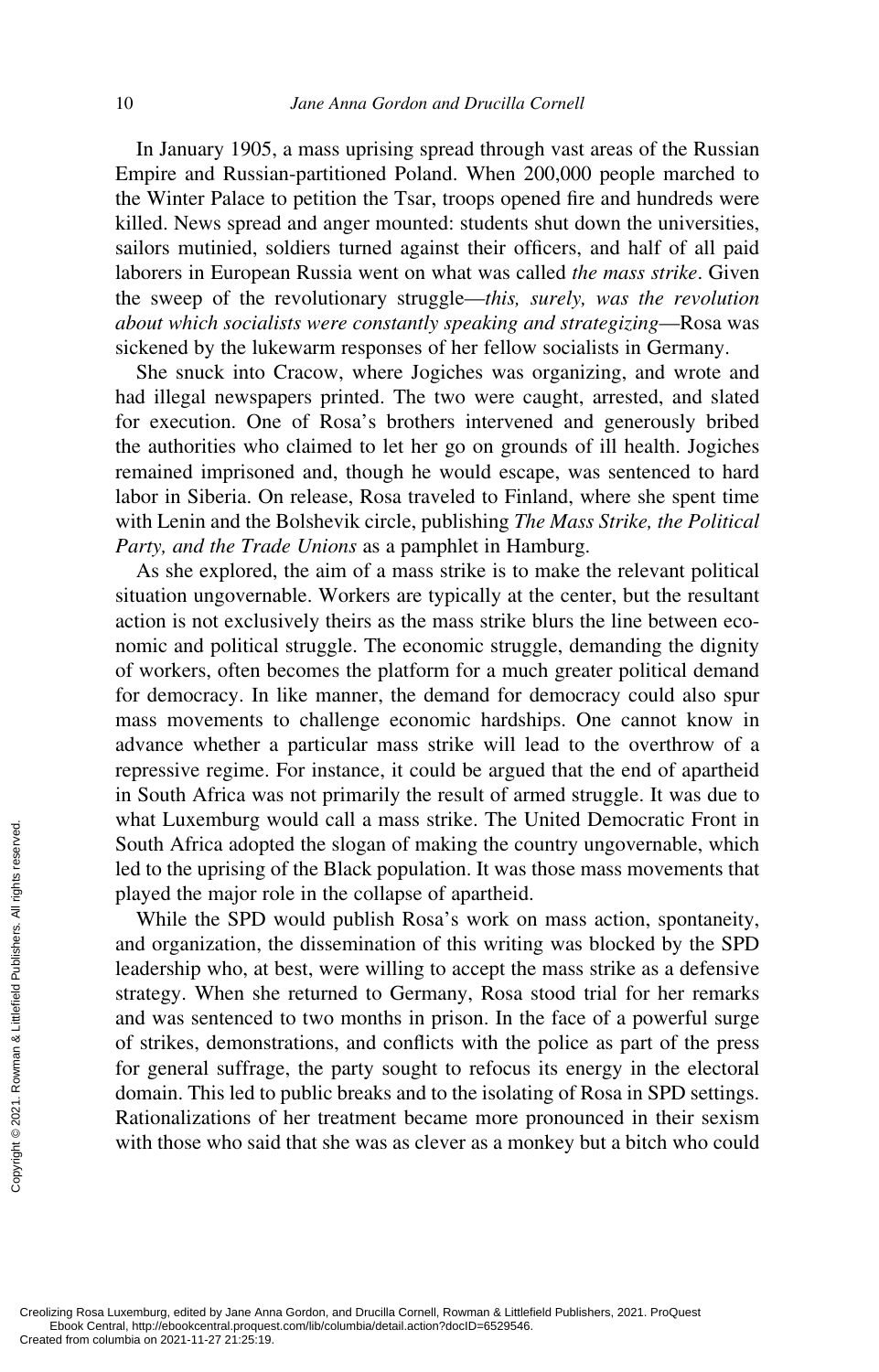do a lot of damage or who charged her with flying off the handle when her vanity came into question (Nettl, 1966: 291; Dunayevskaya, 1991: 27).<sup>10</sup>

Against Marxists who spoke incessantly of the proletariat but who thought their consciousness was reductively determined by material conditions, Rosa believed strongly in popular political education both through the collective organizing that we have already mentioned and in the classroom. Every winter from 1906 until the outbreak of World War I, district organizations chose party and trade union members to participate in the SPD Party School in Berlin. From 1907, Rosa became the only female lecturer, teaching courses on economics while working on her *Introduction to Political Economy.* As one would expect from what we have already seen, according to her contemporary and collaborator Paul Frölich, Rosa "proved an outstanding teacher . . . She never lectured at [the students] and promised no ready-made answers, compelling them to work out their own ideas and conclusions" (2010 [1939]: 146–147). When the Party School was criticized for failing to raise the general level of education of workers and doing a poor job of training SPD activists, Luxemburg offered a response. She argued against both a superficial curriculum aimed at general, comprehensive literacy and a narrow training focused on highly specific issues relevant only to immediate organizing. Students needed to develop practical and theoretical forms of reasoning together over the course of a life of learning. The Party School's role was to encourage such learning and offer a grounding of "how—from a Marxist perspective—the political economy works" (J. Nixon, 2018: 26).

Rosa's magnum opus, which has stirred up controversy as well as admiration, was *The Accumulation of Capital*. It extended her criticisms of the revolutionary potential of nationalism and of centralized forms of organization and control to argue for the fundamental relationship between capitalism and imperialism. In ways that foresaw what are now called globalization, on the one hand, and the military-industrial complex, on the other, its critical revisiting of Marx's concept of primitive accumulation is her most significant intellectual contribution. She argued that primitive

<sup>&</sup>lt;sup>10</sup> Victor Adler wrote to August Bebel on August 5, 1910: "It really is too bad—the poisonous bitch will yet do a lot of damage, all the more so because she is as clever as a monkey while on the other hand her sense of responsibility is totally lacking and her only motive is an almost perverse desire for self-justification. Imagine! . . . Clara [Zetkin] already equipped with a mandate and sitting with Rosa in the Reichstag! That would give you something to laugh about, compared to which the goings on in Baden would look like a pleasure outing." It is worth noting that in Bebel's reply to Adler of August 16, 1910, he stated, "With all the wretched female's squirts of poison I wouldn't have the party without her." On the same day, Bebel wrote to Karl Kautsky, "It's an odd thing about women. If their partialities or passions or vanities come anywhere into question and are not given consideration, or, let alone, are injured, then even the most intelligent of them flies of the handle and becomes hostile to the point of absurdity.' Created from columbia on 2021-11-27 21:25:19.<br>Created from columbia on 2021-11-27 21:25:19.<br>Created from columbia on 2021-11-27 21:25:19.<br>Created from columbia on 2021-11-27 21:25:19.<br>Created from columbia on 2021-11-27 2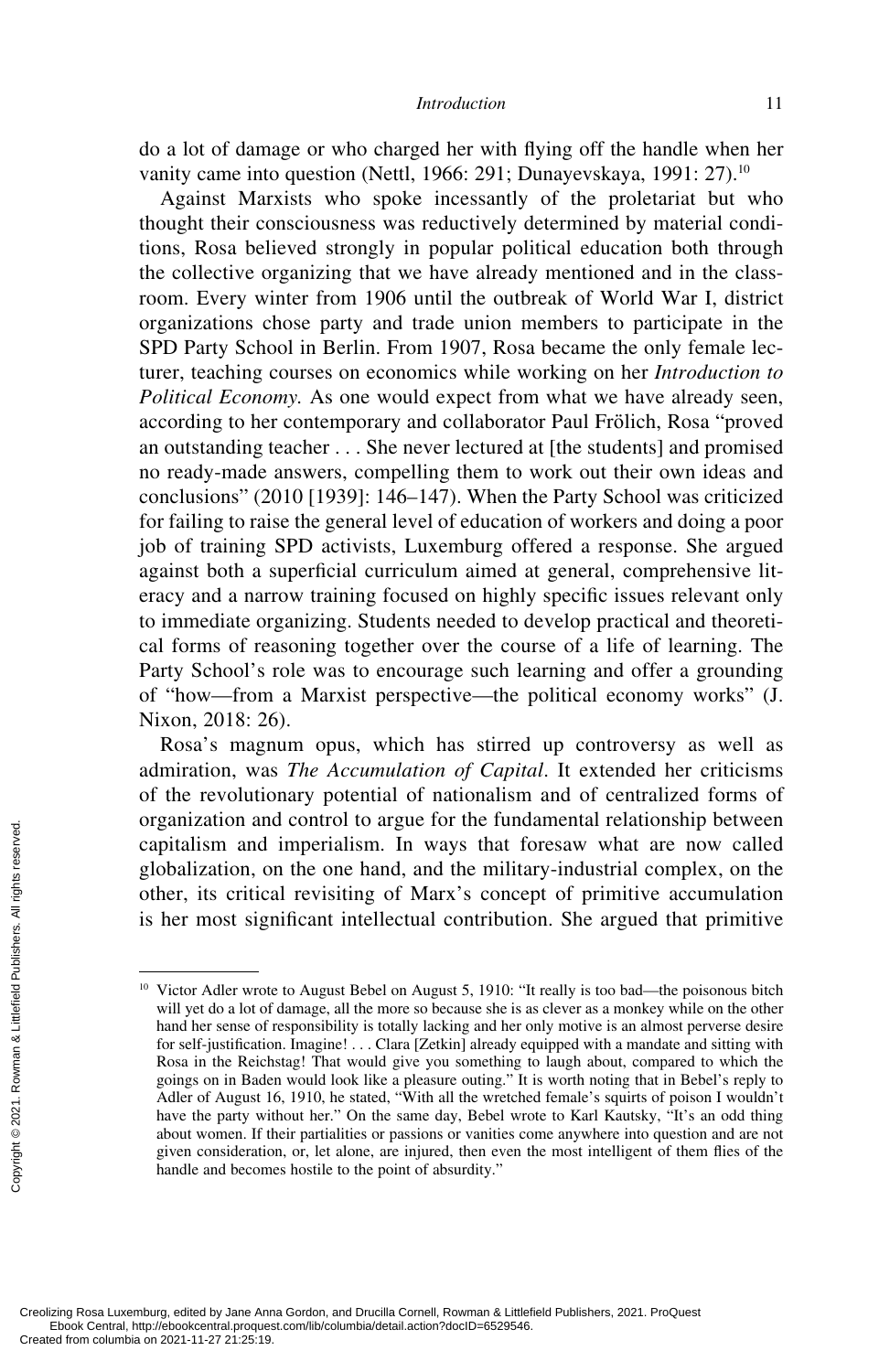accumulation would remain inevitable to the attempted resolution of the crisis of industrial capitalism in the so-called industrial states with the implication that such crises could only be resolved through fresh bouts of intensified violence.

When the SPD won an unprecedented number of parliamentary seats, Rosa doubled down in her determination that they should challenge the impending World War I as imperial and essentially antipathetic to the cause of internationalism. Her mobilization efforts brought her into court for a sentencing hearing that she used to put army abuses on trial. The findings led to her dismissal but what followed was crushing: The SPD members in parliament voted unanimously for the war. As it broke out, Rosa served her sentence in the women's prison in Berlin, where she authored *The Junius Pamphlet: The Crisis in German Democracy*. While it is not an explicit focus of any of the chapters in this volume, Rosa's arguments made her "among the most important antimilitarist figures in European history" (Hudis and Anderson, 2004: 7). Indeed, as recently as 2003, 100,000 people attended a rally in the Berlin suburb of Friedrichsfelde to commemorate Rosa's life and legacy. They did so "in the midst of growing opposition around the world to the new stage of military intervention signaled by the impending U.S. invasion of Iraq" (Ibid). For them, Rosa was "a rallying point amid the challenges of imperialist war and terror" (Ibid).

When Rosa was released from prison in Berlin, she was promptly rearrested and transferred to a prison in Poland. While there, the Bolsheviks came to power. She interpreted their seizure of power as daring and courageous, but her essay "The Russian Revolution" still offered a searing critique. To be fair, she believed that the wealthy might have to have their property expropriated without anything like just compensation. She even accepted, with Lenin, that the elite classes might have to be denied their right to participate in democratic institutions, at least for a time. Ultimately, her critique of Lenin was that he confused necessity with what socialism could be.

A revolutionary uprising of soldiers and workers led the German Imperial Government to hand power over to the SPD. Briefly, there was a new chancellor of Germany who was one of Rosa's former students. He immediately declared Germany a republic.

As soon as Rosa was released, she traveled directly to Berlin. Karl Liebknecht and the Spartacus League had declared the Socialist Republic of Germany. Rosa immediately joined them in fighting for an effective seizure of state power. Among the League's demands were to impound food and distribute it to the starving; confiscate weapons and arms and create a workers' militia from the adult working population, selecting their officers by election; put generals on trial for war crimes; abolish all private wealth above a certain level; nationalize the banks and heavy industry; divide up Exerces and the confused from columbia on 2021-11-27 21:25:19.<br>Created from columbia on 2021-11-27 21:25:19.<br>Created from columbia on 2021-11-27 21:25:19.<br>Created from columbia on 2021-11-27 21:25:19.<br>Created from columbi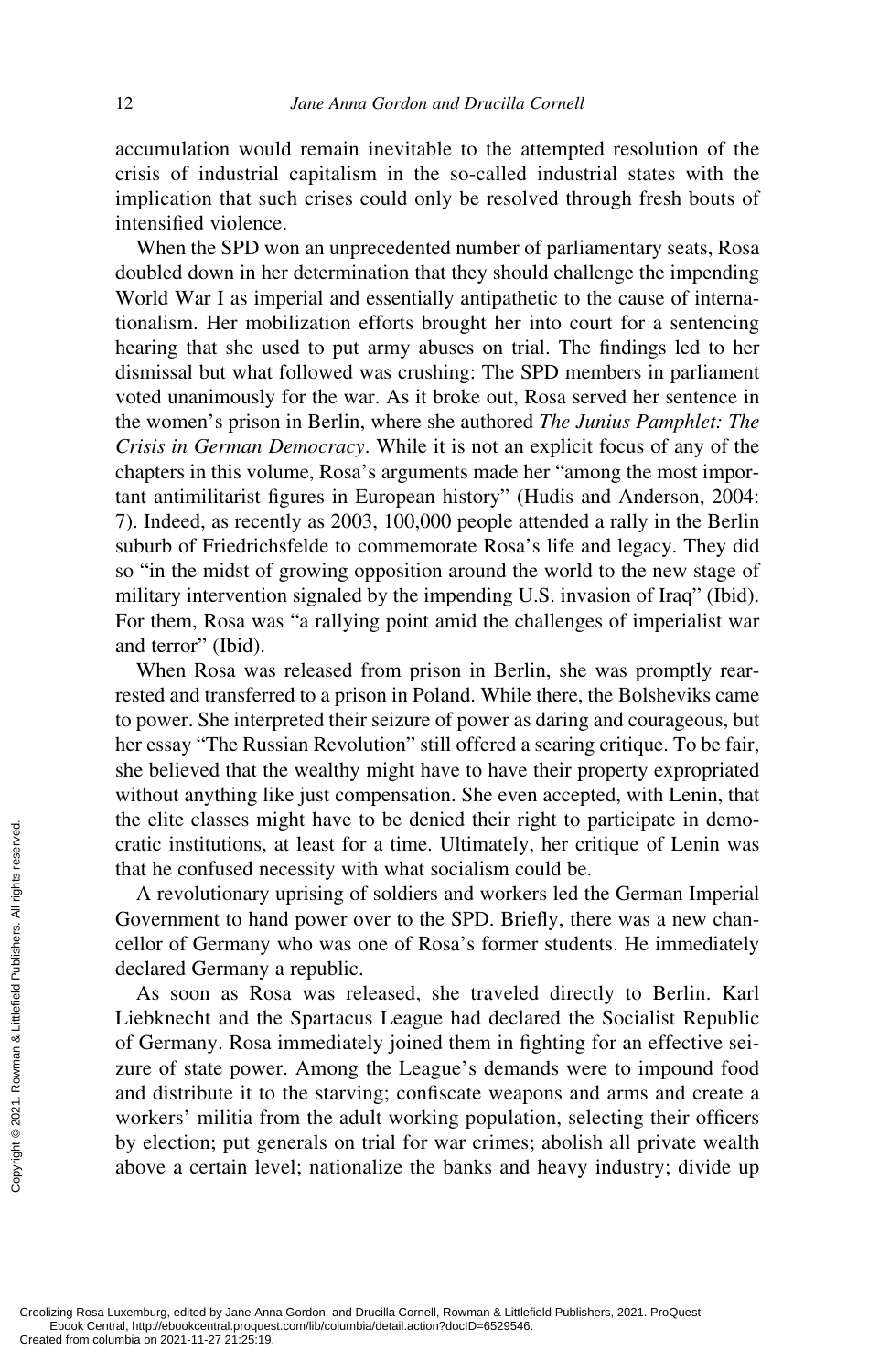large landed estates so they could be farmed collectively. This was to be achieved through elected worker and soldier councils that would meet every three months. And there had to be complete legal equality of the sexes.

Although other founding members of the German Communist Party (KPD) and Rosa spoke publicly about a full vision of socialist democracy, most members of the SPD were satisfied with their party, with one man one vote, and an eight-hour day. Some of her critics said that Rosa's support of the Spartacus League was clear evidence that she had become unhinged by her long imprisonment and isolation. They misunderstood one of Rosa's central positions: that there was no such thing as premature revolutionary activity. When Rosa framed capitalism as a continued problem, she was accused by some as a Russian spy seeking simply to bring Germany into Russia's project. The irony was that she was increasingly in trouble in Russia since she made known her disappointment in the absence of freedom of the press and assembly under Lenin. He was using terror which she thought was not necessary to a proletarian revolution.

Some of Germany's new leaders wanted to use terror as well. They claimed that Germany had not lost the war but had been betrayed, especially by socialists and by Jews. Demonstrators were shot and propaganda circulated widely. When the SPD voted their powers away and revolutionary momentum faltered, the party's right-wing leaders called in the Freikorps (or mercenary or volunteer private armies), who would become core members of the Nazi Party. Gustav Noske indirectly called for Rosa's assassination, directly empowering the Freikorps that would kill her (Gietinger, 2019).

In January 1919, Rosa was brutally murdered. Her body was thrown into the Landwehr canal. When her body washed up and was identified, her funeral was held at Friedrichsfelde Cemetery. She was 47.

Rosa's life and politics were remarkably unscripted. Dominated by her unflagging commitment to revolutionary theory and action as both possible and necessary, she imitated no existing model. As one of the earliest and most forceful resisters against what would become mainstream, widespread orthodox Marxism, she believed that Marxist commitments and methods required not just application but thinking and acting anew. As such, she believed that socialist democracy was not a closed project. This is precisely why Rosa was engaged in her own version of adaptive thinking and why she lends herself so amenably to the project of this book. Example and necessary, since and necessary, since and necessary, since and necessary, since  $\frac{1}{2}$  dox Marxism, sl<br>not just applicated socialist democre<br>engaged in her oso amenably to interest of the book that for the b

## **CREOLIZING ROSA**

In an effort to reflect the multifaceted nature of Rosa's many contributions, the book that follows is divided into five thematic sections.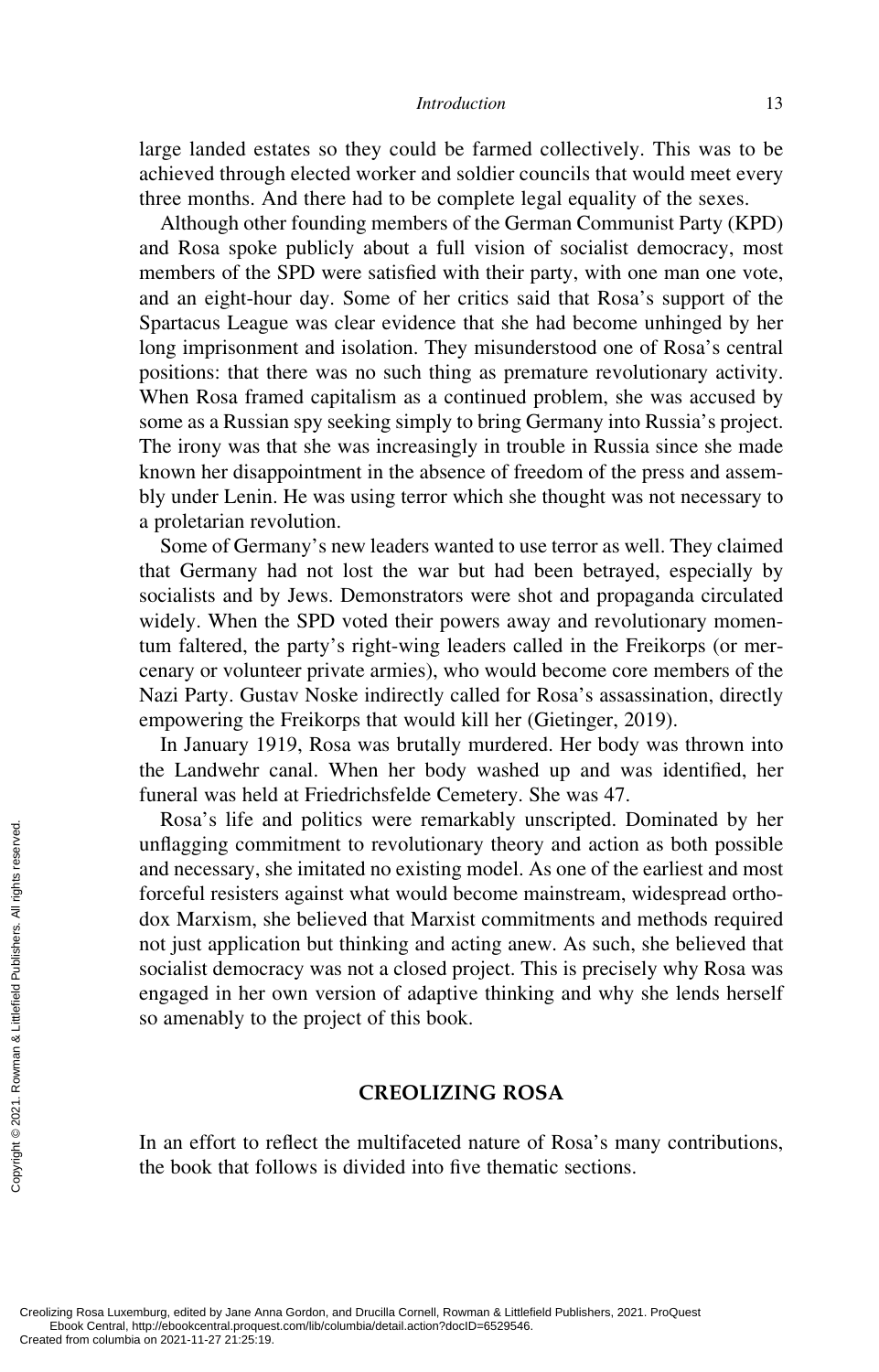The first, "Debating Nationalism," critically revisits debates over the potential revolutionary value of nationalism. Peter Hudis sets the stage for the creolizing work by tracing the historical stages of the Global Southern reception of Rosa. He explains that before 1929, Rosa was a figure whose thoroughgoing internationalism, opposition to all forms of imperialism, and unique personality—of not just preaching but *living* her ideas—inspired founders of the communist movements in China, Indonesia, India, Lebanon, Mexico, and Syria and the reprinting of her works in Peru and Brazil. However, by the 1930s, she was actively written out of the communist movement by Stalin and Mao. At the same time, this was not only *their* doing. Interpretations of Rosa's virulent criticisms of Lenin's single-party state following the 1917 Russian Revolution and her persistent opposition to national independence did not endear her to independence leaders seeking to replace colonialism with their own single-party states or to movements in Africa, Asia, and Latin America that sought self-determination in primarily nationalist terms. More recently, in the face of tenacious forms of neo-colonialism, there is a growing appreciation for the prescience of Rosa's insights. Many seek to articulate and build an explicitly anti-imperial internationalism since, they have concluded, each national proletariat is largely powerless when fighting in isolation against a bourgeoisie that functions transnationally (Anuja Bose, 2019; Inéz Valdez, 2019).

The explicit work of creolizing Rosa begins with Drucilla Cornell returning readers to the historical context in which Rosa criticized the project of national liberation. She reminds us that Rosa feared that "liberation" of territories surrounding Russia would simply empower their respective ruling classes to ally against the Bolsheviks, endangering the project of the Soviet Union. Effectively resisting capitalism, then and now, Rosa and Cornell insist, therefore had to take transnational forms. Cornell underscores this argument through reading Luxemburg with Frantz Fanon's critique of the hijacking of the Algerian Revolution by that country's national bourgeoisie and his warnings about the dangers of separating the project of national liberation from the struggle against the global accumulation of capital. Cornell emphasizes that Rosa clearly opposed the oppression of one nation by another; however, she always connected the question of nationalism to the larger aim of a thoroughgoing transformation of capitalism. This insight is deepened when considered through Fanon's dialectical treatment of nationalism as both a necessary resource for anticolonial revolution and one that had to be remade and transcended if the aims of turning the world upside down were to be achieved. Example the deepened when conducted from columbia on 2021-11-27 21:25:19.<br>Created from columbia on 2021-11-27 21:25:19.<br>Created from columbia on 2021-11-27 21:25:19.

Closing this section, Alyssa Adamson suggests that the failures to read Luxemburg as part of the tradition of decolonial political economy—in which Adamson thinks Rosa rightly belongs—has much to do with the history of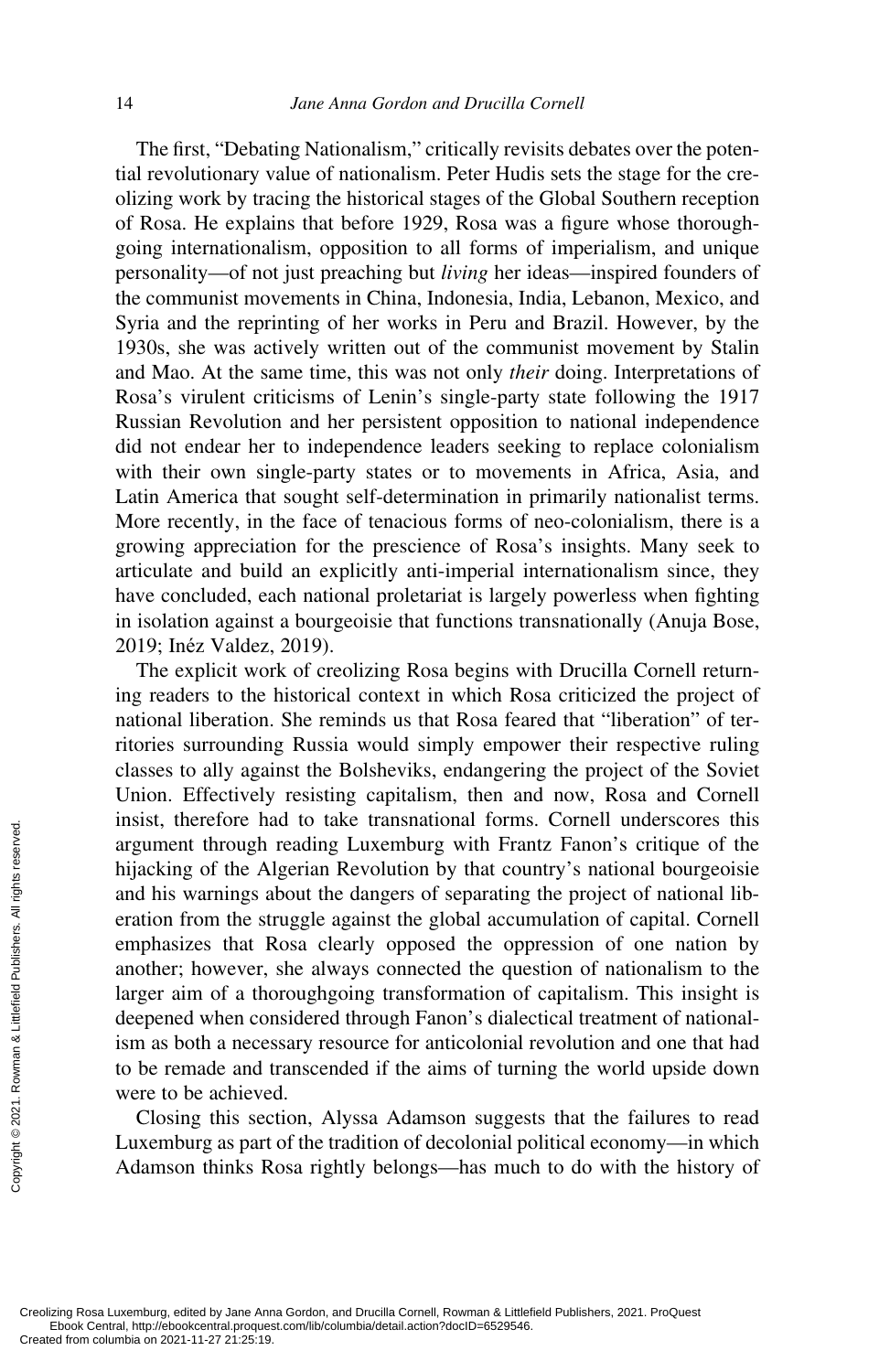response to her challenges to nationalism outlined by Hudis. For Adamson, Rosa's distinct theory of revolution and democracy in political organizing to which many in the Global South are now returning for their vision of a *process* that must, in its means and strategies, exemplify the goals it aspires to achieve—remain relevant for ongoing decolonial praxis. Still they would be yet more effective if read back through the insights of C.L.R. James into the indispensability of national liberation struggles to the larger process of class warfare.

One could object to Rosa's criticisms of the democratic centralism and single party of Lenin that he—unlike Rosa—was faced with seizing and maintaining state power. The question of what it means to act as a revolutionary subject is the focus of the second section of the book. Robin D. G. Kelley begins it by revisiting the radical African historian and Guyanese revolutionary Walter Rodney's seminar on "Historians and Revolutions" taught at the University of Dar es Salaam, Tanzania in 1971. At its center was a study of Russia as home to the first successful socialist revolution. When considering the question of democracy, Rodney offers an ambivalent account of Rosa. In it, he charges her with abandoning an analysis of Russian historical conditions and succumbing to bourgeois democracy when insisting on the full franchise for all, the restoration of the Constituent Assembly, and the preservation of a free press. While Kelley argues that Rosa seemed to be anticipating the Stalinist bureaucratic state-in-the-making, Rodney read her as failing to realize that the class opponent was a mortal enemy and even suggested that, in her own context of Germany, it had been her miscalculation of that effort to seize state power that led to her murder. Kelley considers Rodney's misinterpretations of Rosa's positions while also reflecting on how Rodney's own understanding of socialist transformation in the Third World would have been enriched by reading Rosa's *The Accumulation of Capital*. Kelley concludes with pointing out the irony that C.L.R. James would later claim that Rodney's state-sponsored assassination resulted from Rodney's failure to understand the concrete conditions and power dynamics in Guyana.

Jane Anna Gordon continues consideration of Rosa through New World Black resources by turning to Luxemburg's remarkable analysis of enslavement. Framing slavery as introducing defining problems with which socialism had to grapple, Rosa argued that enslavement created and normalized a fundamental division between those who labored and those who made consequential political decisions, the division that gave rise to the emergence of the state as a coercive power of the ruling classes. At the same time, Gordon argues that, in her writings explicitly focused on enslavement, Luxemburg mistakes the ideological account of the separation of physical from mental labor for its historical realization. Relatedly, while Luxemburg celebrates the ways the enslaved frequently resisted their exploitation, she calls the results Exerces in the concrete comparison of the concrete comparison of the concrete comparison of the concrete comparison and to grap fundamental div sequential political political Publishers. All rights reserved from columbia o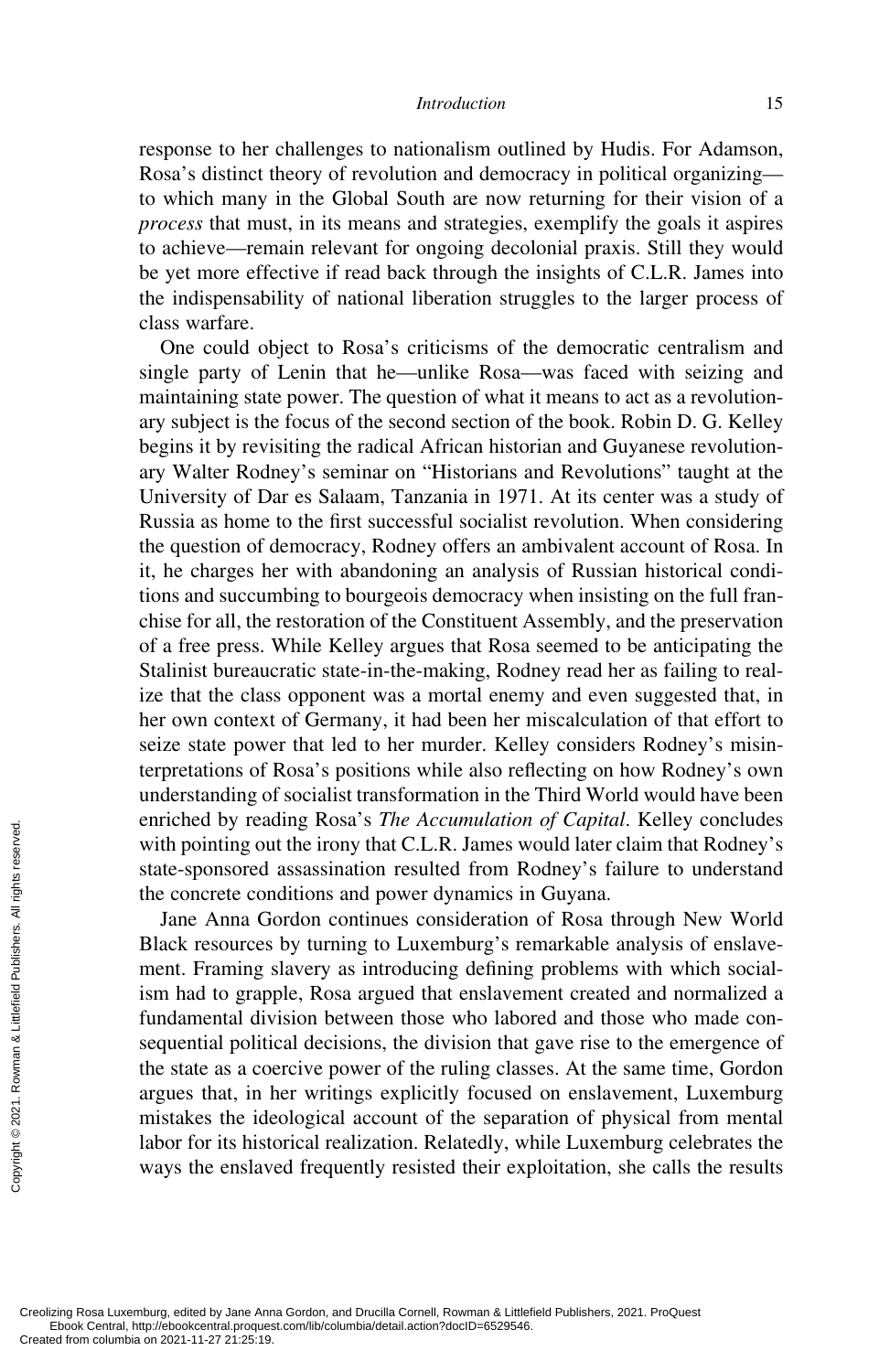of their actions ultimately futile, as seeking little more than a return to preslavery circumstances. Putting Rosa in conversation with eighteenth-century abolitionist, anti-imperialist, and natural rights philosopher Ottobah Cugoano and with C.L.R. James, Gordon argues, in a similar spirit to Adamson, that reworking Rosa's claims through insights in the Black radical tradition would enable a creolizing of the dialectic at the center of Marxist thinking in ways that are immanent in her much disputed *The Accumulation of Capital: A Contribution to an Economic Explanation of Imperialism*.

Appreciating how Rosa was one of the few socialists from Europe who supported neither side of the South African Anglo-Boer War of 1899–1902, Gunnett Kaaf observes how when many of her contemporaries sided with Britain as an advanced capitalist country that would help South Africa on the path of capitalist development, she rejected the trap of this socialist strategy. She did not agree with the dogma that countries must first undergo capitalist development before they proceed to the socialist stage of revolution. Similarly, her accumulation theory made her a pioneering theorist of capitalism as a global system in ways that would later be advanced by Paul Baran, Samir Amin, and Immanuel Wallerstein. Kaaf centers Rosa's challenge to restricting democratic mass participation and to bourgeois reformism—which he sees as having been vindicated by the failure of left centralized parties when turning to the crucial guides Rosa offers for addressing contemporary South African political crises.

Turning to the relevance of Rosa's work for prison justice advocacy in the present, Maria Theresa Starzmann reads Rosa's political ideas against the backdrop of two crucial experiences in her life: her relationship to the natural world and her imprisonment. In addition to being a talented political theorist, Rosa was also an avid collector of plants. Between 1913 and 1918, which included her years spent in prison, she produced a herbarium spanning seventeen notebooks. Starzmann traces how the deprivation of imprisonment intensified Rosa's love for nature and fueled her search for radical social change. Given that incarceration remains a central technique of political violence globally, Starzmann suggests that Rosa's engagement with plants and animals offer creative ways of resisting the "necropolitics" of the contemporary prison.

Each of these chapters turns to Rosa as an indispensable resource whose ideas can be re-enlivened and extended by their consideration in contexts that were not her primary theoretical focus. This orientation continues in the third section, which focuses on Rosa's formulation of the mass strike. Often misread as a narrowly economic phenomenon, Rosa understood general strikes as harbingers of the revolution to come. The authors in this section reposition her analysis in the three different contexts of the United States Civil War, the Arab Spring, and the twenty-first-century migrations northward through the American hemisphere. From Creating Screen Created from columbia on 2021-11-27 21:25:19.<br>Creating Rosa Luxemburg, edited by Jane Andre Created from columbia on 2021-11-27 21:25:19.<br>Creation columbia on 2021-11-27 21:25:19.<br>Creation columbia on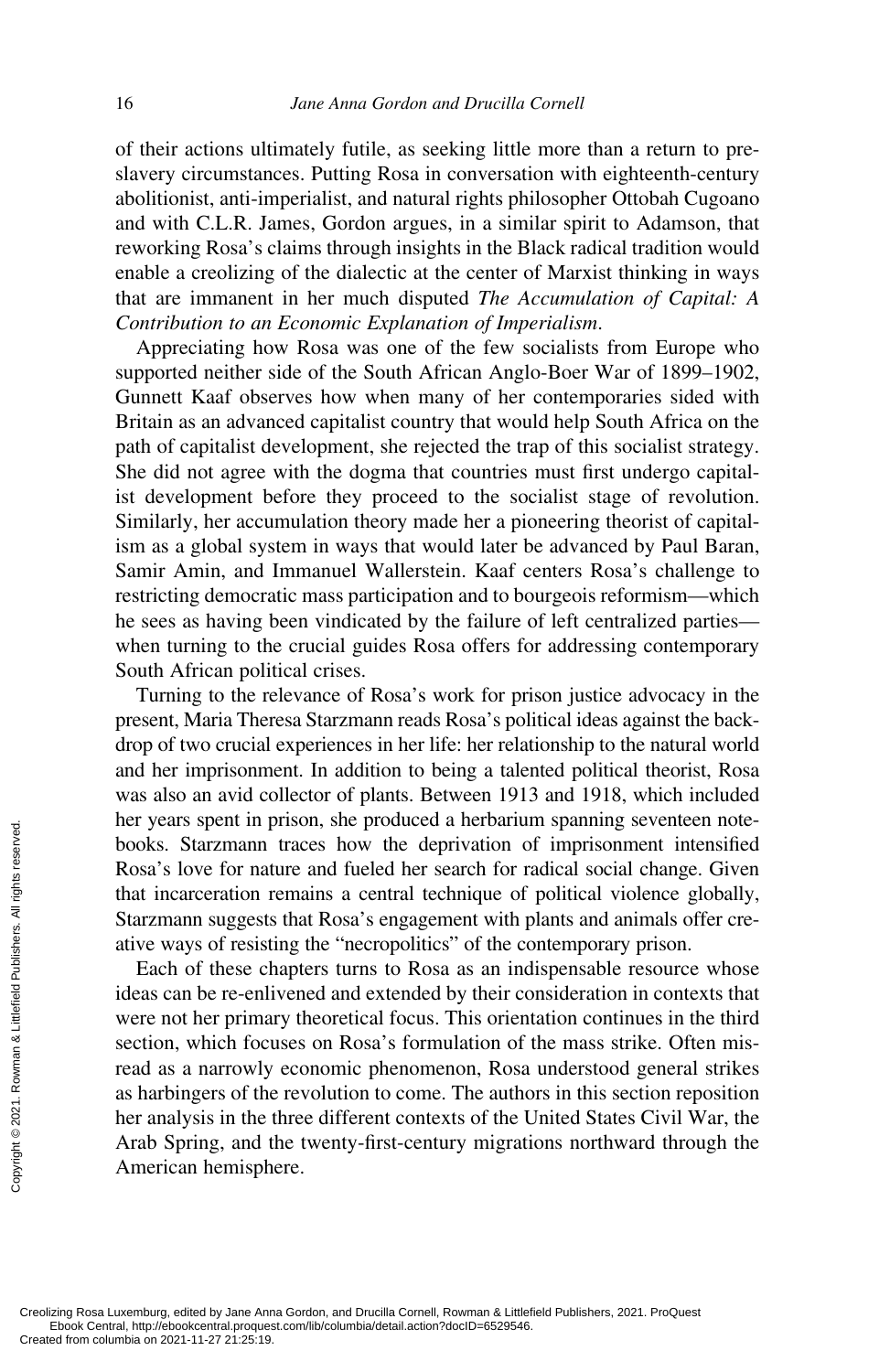Beginning by pointing out that they were contemporaries, Rafael Khachaturian's chapter revisits the central arguments of Rosa's 1906 work *The Mass Strike, the Political Party, and the Trade Unions* by placing it alongside W. E. B. Du Bois's chapter on "The General Strike" in his magisterial 1935 book *Black Reconstruction*. There he made the novel argument that slaves were a "black proletariat" whose refusal to work was a crucial catalyst in both the outcomes of the U.S. Civil War and the attempted social revolution of Reconstruction. While Luxemburg and Du Bois shared an interest in the strike as illuminating working-class subjectivity, self-organization, and spontaneity, reading them together enables us to consider how Du Bois's analysis could have enabled Rosa to further explore the way racialized social structures problematized the organization of the proletariat. Luxemburg, in turn, raises questions for Du Bois about whether the slaves' self-organization could map on to her treatment of revolutionary politics from the standpoint of the party form and whether these actions could be considered a general strike despite occurring within the specific, enslaved fraction of the working class. More generally, considering the strike from within different social formations of the shared temporality of capitalist modernity helps illuminate the numerous fault lines within class struggles across the unevenness of capitalist development.

Sami Zemni, Brecht De Smet, and Koenraad Boegaert insert Rosa's 1906 pamphlet in the context of the Arab Spring of 2011, which came to symbolize Arab political life as more complex than the false choice between authoritarian rule or Islamist oppositions. Using her writings as their guide, they offer a historical reading of the decade of political organizing that culminated in popular uprisings that witnessed the emergence of "the Arab peoples" as political actors who toppled entrenched authoritarian leaders by challenging repressive regimes and their brutal security apparatuses. Re-reading the revolutionary events in Tunisia, Egypt, and Morocco through Rosa's resources, they illustrate how the economic and the political, on the one hand, and the local and the national (and the global), on the other, are indissoluble yet separate elements of the same process. For revolutionary actors in Tunisia and Egypt, the authors argue, the challenge lies in the connecting, organizing, and fusing of these dispersed moments and spaces of struggle into a politicized whole. Conversely, they hope that understanding the reciprocity between revolutionary change and the mass strike will allow activists in Morocco to recognize the workers' movement as a potentially powerful actor of change and enable trade unionists to incorporate the political in their economic mobilizations. The authors ultimately read the workers' protests in Tunisia and Egypt as anticipations of the mass strike during the revolution and frame the mass strike as the specific mode in which workers participate as a class in the revolutionary process. Example the price of the state of the state of the state of the state of the state of the state of the state of the state of the state of the state of the state of the state of the state of the state of the state of the s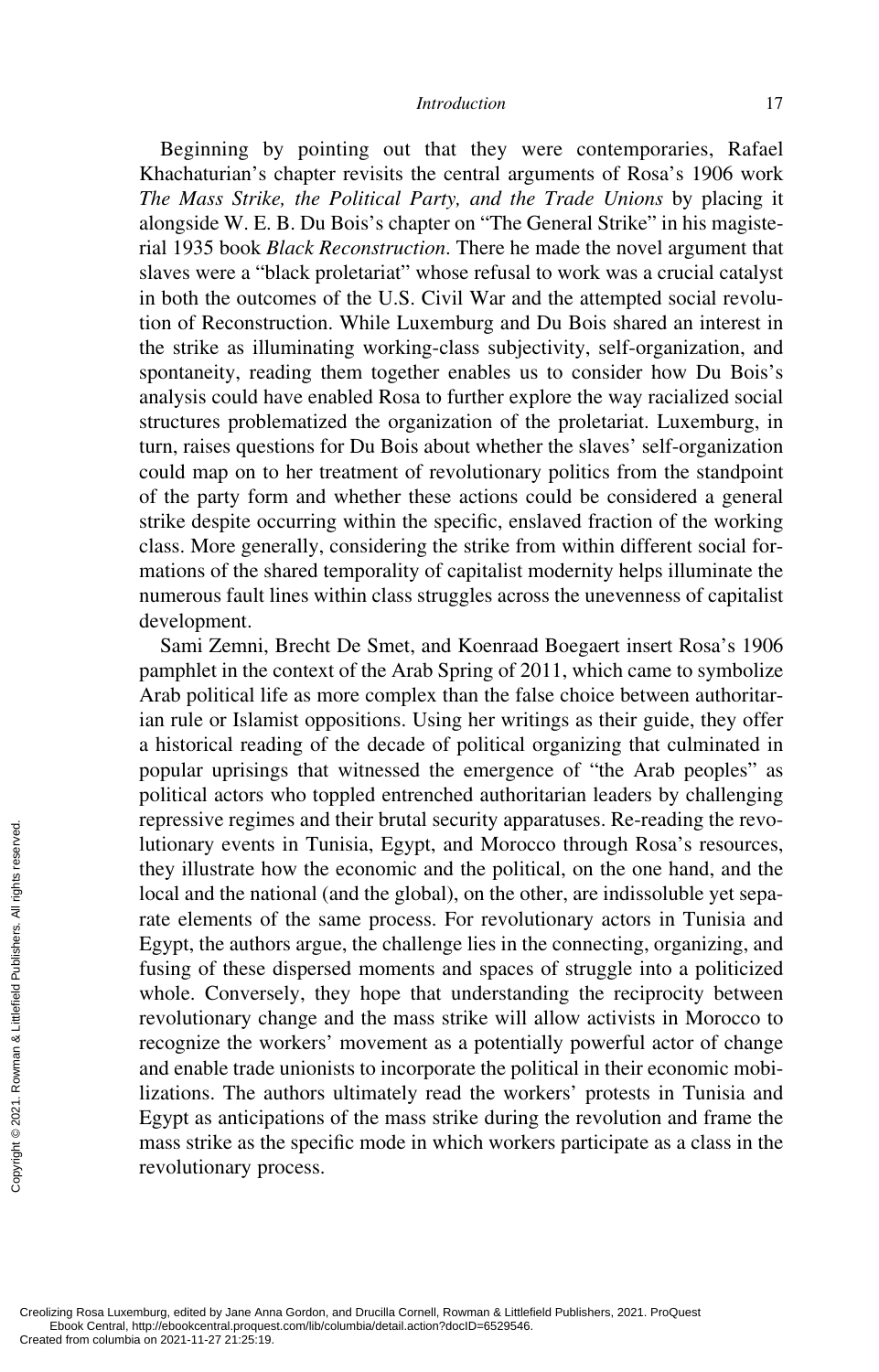Josué Ricardo López keeps Rosa in the twenty-first century to argue that migrant caravans traveling north through the Americas can be understood as an instance of what Rosa understood as a mass strike, with implications for projects of popular education. Specifically, López asks, how might we understand the revolutionary significance of the migrant caravans traversing the Western Hemisphere now? What kind of political education can address the transnational economic and political crisis which contributes to mass mobility as a tool of survival? Luxemburg lends herself to such engagement because she offered a rich examination of the revolutionary nature of the spontaneous mass strike in Russia at the turn of the twentieth century and her analysis also accounted for the role of political education not as a cause for the spontaneous mass strike but rather as a complementary dimension of revolutionary political leadership from those working in solidarity with the masses. Rather than a paternalistic teacher–student relationship, Luxemburg understood that the pedagogical relationship needed for political education was based in recognizing the political power of the educated masses and believing in their capacity as agents of change.

The fourth and largest section of our book is devoted to engaging with Rosa's pivotal reworking of the concept of primitive accumulation. This begins with Robert Nichols's consideration of the range of interpreters, including Rosa, who challenged the sense given in Marx's *Capital* that primitive accumulation was a historical stage supplanted by the general law of capitalist accumulation. Nichols traces how the rejection of this historical periodization and the corresponding idea that overt extra-economic violence was transformed into the silent compulsion of exploitation informed the emergence of an entire tradition of postcolonial Marxism. Nichols explores how the burgeoning use of the concept led to its multiplication into a range of "ambiguously related companion concepts" that emphasize, respectively, a spatial framework through which "outsides" of capitalism are incorporated within it, one that emphasizes the ongoing use of extra-economic means, and one that emphasizes what is appropriated as most essentially land. Returning to the centrality of the separation of the bulk of humanity from the productive power of nature in Marx's classic conceptualization of so-called primitive accumulation, Nichols argues that, if naming a distinct logic of capitalist development grounded in converting the planet into a homogeneous and universal means of production in ways that order social pathologies related to dislocation, class stratification, and/or exploitation, the dispossession of primitive accumulation can be understood as constitutive and contemporary as argued by Rosa and evidenced in ongoing Indigenous resistance. Creating Rosa Luxemburg, edited by Jane Andreated from columbia on 2021-11-27 21:25:19.<br>Creation columbia on 2021-11-27 21:25:19.<br>Creation columbia on 2021-11-27 21:25:19.

This is followed by three pieces that explore Rosa in the historical and contemporary contexts of South Africa. In the first, Jeff Guy revisits Luxemburg's central theoretical point that capitalist forms of production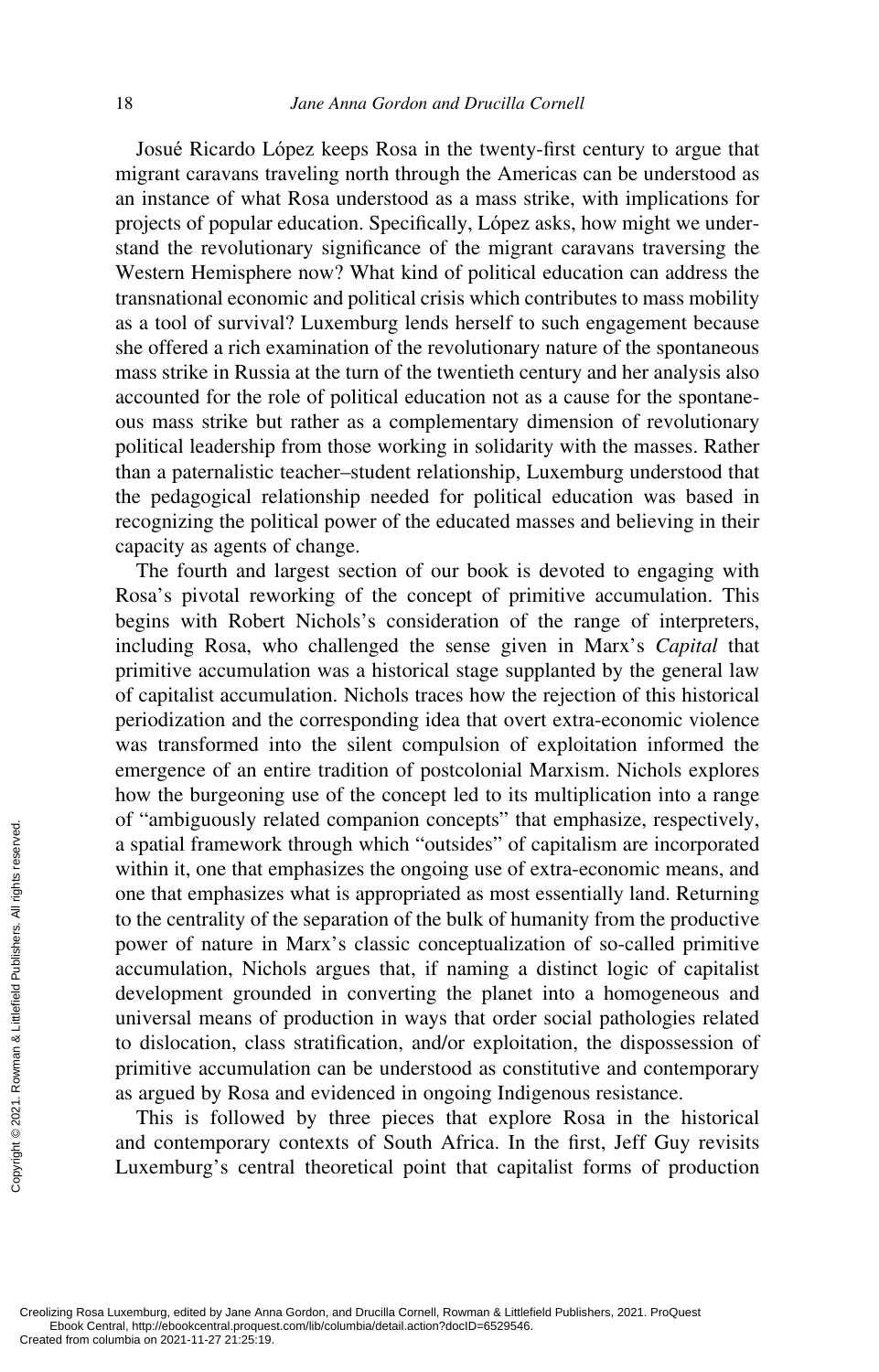continuously interact with non-capitalist societies and forms of production as necessary to capitalist accumulation. He reminds us that, although Luxemburg's reliance on the idea of a natural economy was not historically rich enough to describe different kinds of non-capitalist societies and economies, her central insight was that these economies were directed to what Guy calls the production of labor power and not the circulation of commodities. Guy draws on Harold Wolpe, who also relies on Luxemburg, to claim that there is an articulation of a particular form of South African capitalism with African pre-capitalist modes. Without idealizing pre-capitalist modes of production, Guy shows that, although unquestionably patriarchal, Zulu economy—which existed both prior to colonial invasion and later in an interaction with its consequences—was focused on the reproduction of labor power, and therefore the economy was organized to serve people and not things. Guy's article concludes with a provocative discussion of ideals, such as Ubuntu, and argues that, although rooted in pre-capitalist modes of production that have been either destroyed or effectively undermined by colonization, they still play an important role in anticolonial struggle and the aspiration to salvage African intellectual and ethical heritage from their obliteration.

Pointing out Rosa's prescience in grappling with the theory and practice of capitalist/non-capitalist relations that now characterize both Western multinational corporate extraction and firms from several contemporary "emerging" economies, Patrick Bond explores how, after 1994, South African capitalism's rates of exploitation rose and racially biased, gendered superexploitation was given renewed legitimacy. Drawing from Rosa's tradition of analysis, Bond explores "unequal ecological exchange" or new understandings of value transfers from Africa based on natural resource depletion and the ways that imperial and sub-imperial national powers collaborate in Africa's continued impoverishment. Bond calls for the need to develop new solidarities out of protest, drawing on eco-socialist ideas.

In ways that illuminate societies increasingly characterized by the permanence of a surplus population, Ahmed Veriava puts a number of writers who have returned to Marx's concept of primitive accumulation (in ways outlined by Nichols) into conversation with the rich literature on South Africa's neoliberal transition into the post-apartheid present. He considers how to draw on Marx and Luxemburg to argue that government practices targeting the poor in a society without work enact their own forms of primitive accumulation. Even as such policies are resisted, Veriava contends, their aim is to enclose social wealth and forms of life that have thus far resisted integration into newly marketized frameworks. Exerces and the ways the Africa's continue solidarities out of the ways that it is a mence of a surple have returned to by Nichols) into liberal transition Marx and Luxer in a society with Even as such position of social w

Suggesting that Luxemburg's distinctive reworking of the concept of primitive accumulation was a provocation to make the concept "travel" to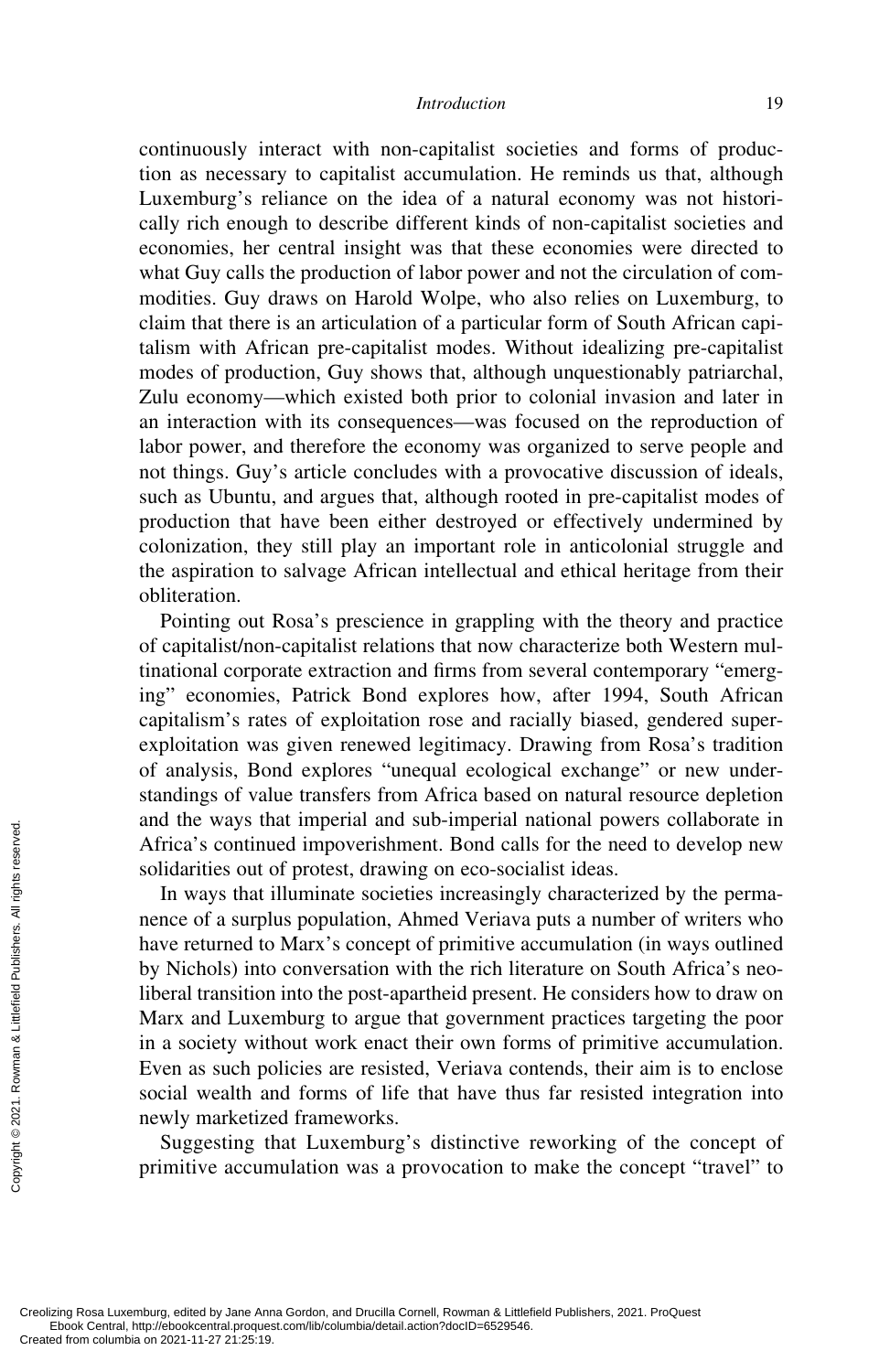other domains while maintaining its rootedness in an emancipatory critique of capitalism, Siddhant Issar, Rachel H. Brown, and John McMahon interweave it with analyses of racial capitalism, the logic of global coloniality, and race-making in medieval Europe. Examining her concept in the context of the racialized consolidation of difference, they argue that the forging of a collective, pre-imperial, and "white," Christian European subject amounted to a primitive accumulation of whiteness. This constitution of *homo europaeus* became an essential condition of possibility for processes of imperialism-qua-primitive accumulation that Rosa theorized. Ultimately, the authors suggest that this engagement with Luxemburg and medieval race-making is a necessary element of challenging racial capitalism and contemporary coloniality in theory and practice. Bridging the fourth and final section of the book, Ankica Čakardić's argues that, although Rosa rarely addressed the "woman question" explicitly, her strong emphasis on the vital dynamics between capitalist and non-capitalist spaces coupled with her critique of bourgeois feminism can be resources in the development of a contemporary, global feminist theory of the commodification of women's reproductive labor.

The book closes with the staging of conversations between Rosa and other revolutionary women with whom she could not have spoken. Nigel C. Gibson begins the section with the fellow Eastern European, Marxist Humanist Raya Dunayevskaya, who revisited Rosa's writing repeatedly over the course of her life, each time with renewed and deepened appreciation. On the one hand, Dunayevskaya found Rosa's vigilant detailing of conquest and extermination—including the violence and brutality of French colonialism in Algeria and British colonialism in India and South Africa—compelling. On the other, bearing in mind the context of the Maji Maji revolt and the Zulu rebellion, she could not understand why Rosa had not drawn any conclusions about Africans being a revolutionary force, especially since, for Dunayevskaya, they were clearly a key, new source for a philosophy of revolution. Still, for Dunayevskaya, who, like Rosa, engaged in ongoing work of translating revolutionary ideas, Rosa's passionate, interwoven commitments to revolution and "staying human," or to a place for the "'inner world' of human feelings, emotions, and affections" in revolutionary struggle (see Hudis in this volume), as explored most fully in her personal correspondences, foreshadowed key developments of the Women's Liberation movement of the 1960s and 1970s. Exerces and the started from columbia on 2021-11-27 21:25:19.<br>Created from columbia on 2021-11-27 21:25:19.<br>Created from columbia on 2021-11-27 21:25:19.<br>Created from columbia on 2021-11-27 21:25:19.

Mediated through an engagement with Jamaican writer and theorist Sylvia Wynter, Paget Henry couples Rosa with Claudia Jones, who migrated to the United States in 1924, where she graduated from Wadleigh High School in Harlem, went to work in a laundry, and joined the Communist Party USA,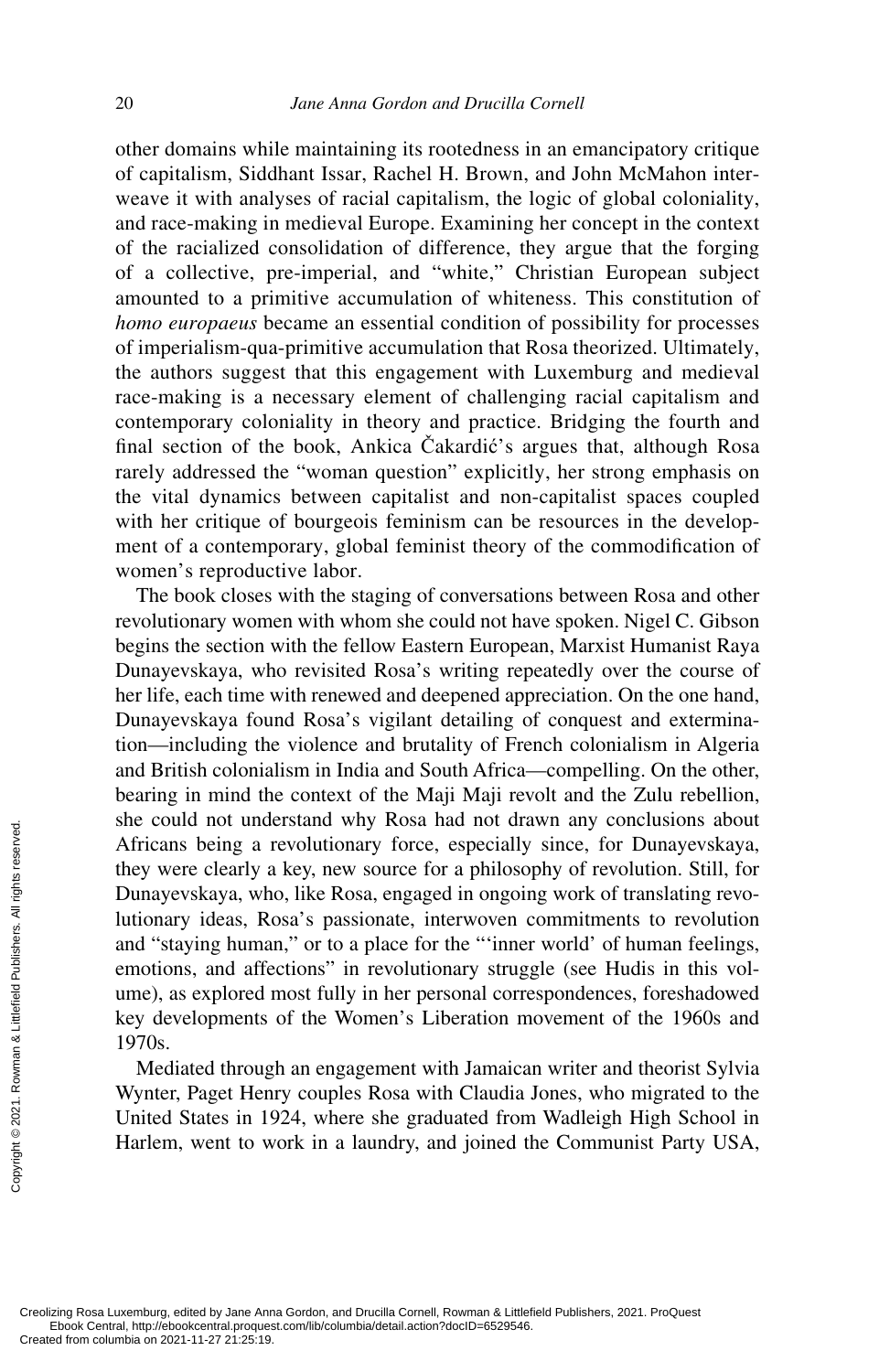becoming deeply involved in its theoretical and practical life. Centering the similarities of these women as committed revolutionaries fighting actively for the liberation of the working class and suffering greatly for this cause, Henry focuses on the differences in the ways in which Jones and Luxemburg contributed to the rethinking of the Marxist project. Jones is remembered for her re-articulation of the dialectic between class, race, and gender within the daily life of the Communist Party USA, her intense focus on the "superexploitation" of Black female domestic workers, and for her making culture into a site of political resistance, particularly after her deportation to England. The chapter concludes with a reflection on the extent to which it is possible to suggest that Jones's contribution to Marxism includes a creolizing of Rosa Luxemburg.

Closing our volume is LaRose T. Parris's reading of Luxemburg's writings, speeches, and letters with and through those of Lorraine Hansberry. Highlighting Luxemburg's shared theoretical allegiance to core emancipatory dimensions of what came to be understood as the Black radical and Black feminist traditions, Parris explores the women's shared decisions to privilege a life of intellectual pursuit, political agitation, and commitment to advancing an authentic humanism. Rooted in persistent socio-political problems of racial, socio-economic, and gender-based exploitation and oppression, they culled insights from a range of disciplines, producing work that illuminated late nineteenth- and twentieth-century ideological and geo-political developments that defined their overlapping historical eras. These included the late nineteenth-century First Wave, white bourgeois feminism; Second Wave European imperialism; and European socialist revolution, all of which preceded mid-twentieth-century Third World decolonization, and the related African American Civil Rights and Women's Liberation movements. Parris shows how these two historic women thinkers utilized their platforms to envision *and* fight for a more human world for all.

## **WHAT DOES IT MEAN TO FIGHT?**

What does it mean to learn about how to fight from a woman murdered at 47 in 1919 as part of a struggle that did not successfully seize state power and that therefore was seen by many as not only beaten but discredited?

Rosa had a profoundly pedagogical understanding of what it meant to be (even brutally) defeated. When grappling with historical setbacks in particular struggles, including the attempt to establish a socialist republic in Germany, her first question was what lessons the losses offered. As she wrote: "What was this recent 'Spartacus Week' in Berlin? What has it brought? What does Example and fight form columbia on 2021-11-27 21:25:19.<br>
Creolizing Rosa Luxemburg, edited by Jane Ann Created from columbia on 2021-11-27 21:25:19.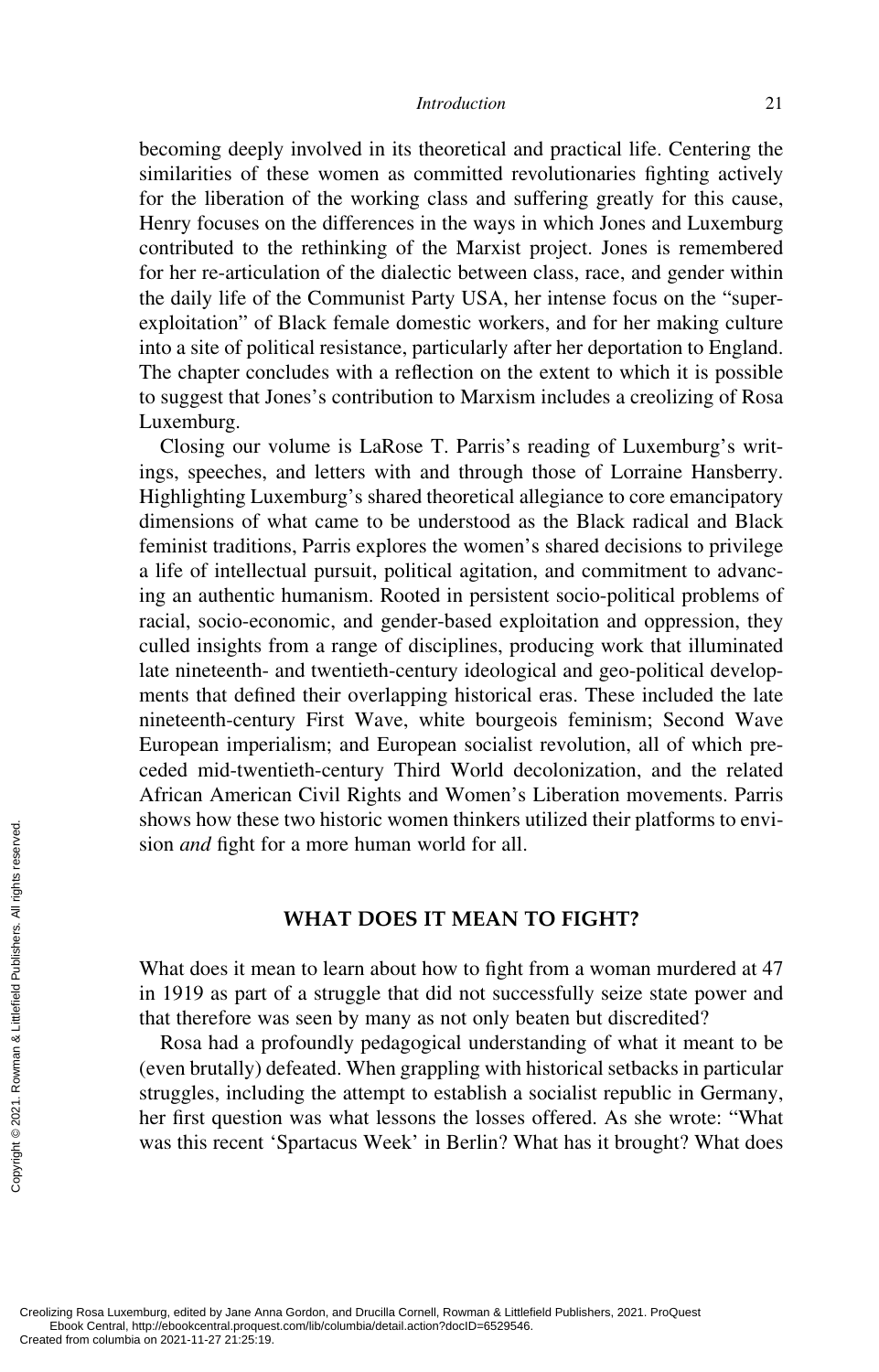it teach us?" (2004c: 375). This was no celebration of weakness or fear of successfully winning power. It was an expression of her conception of revolutionary struggle and her commitment to all of it, including the attendant and inevitable difficulties.

For Luxemburg, the lesson of the so-called "failure" of the 1905 Russian Revolution was not that the masses of people needed strong leaders to tell them what to do, but instead that the people needed to think through *how* they might seize power differently. As we have seen, Lenin advocated a democratic centralist party, in which, to paraphrase his formulation, the brains were in the Central Committee and the arms and legs of the party were the cadre. For Luxemburg, the only real school of revolution was in struggle. As she wrote in criticism of Lenin in 1904:

"The working class demands the right to make its mistakes and learn in the dialectic of history. Let us speak plainly. Historically, the errors committed by a truly revolutionary movement are infinitely more fruitful than the infallibility of the cleverest Central Committee" (1970: 108).

Rosa understood that revolutionary struggles would take place over a long period of time and that the ultimate goal of seizing state power and overthrowing capitalism would involve series of partial victories and partial setbacks. This offered an important reminder that radically transforming the world is not an easy undertaking. As she writes: "The socialist transformation presupposes a long and stubborn struggle in the course of which, quite probably, the proletarian will be repulsed more than once" (2004d: 159). But crucially, steps forward were enabled by, literally made upon, previous defeats which were indispensable in nurturing collective "strength and clarity of purpose" (2004c: 377).

In addition to having a highly constructive approach to defeat, which always contextualized individual instances of failure in the much larger horizon of collective transformation, many have rightly emphasized Rosa's bravery. It was as evident in her many life decisions, some of which we have recounted here, as it was in her readiness to think and step into the unknown. At the very heart of her many disagreements with supposed comrades was the point that we do not and cannot know what socialism is in advance. This is in part because we have been inculcated by exploitative relationships out of which we cannot just imagine our way out. Created from columbia on 2021-11-27 21:25:19.<br>Created from columbia on 2021-11-27 21:25:19.<br>Created from columbia on 2021-11-27 21:25:19.<br>Created from columbia on 2021-11-27 21:25:19.

Unlike many who invoke it, Rosa was actually comfortable with the possibility of enacting her freedom and seeking, with others, to birth the new. When doing so, she did not deny her intellectual or political indebtedness to those who came before her. Instead she saw her actions as the extension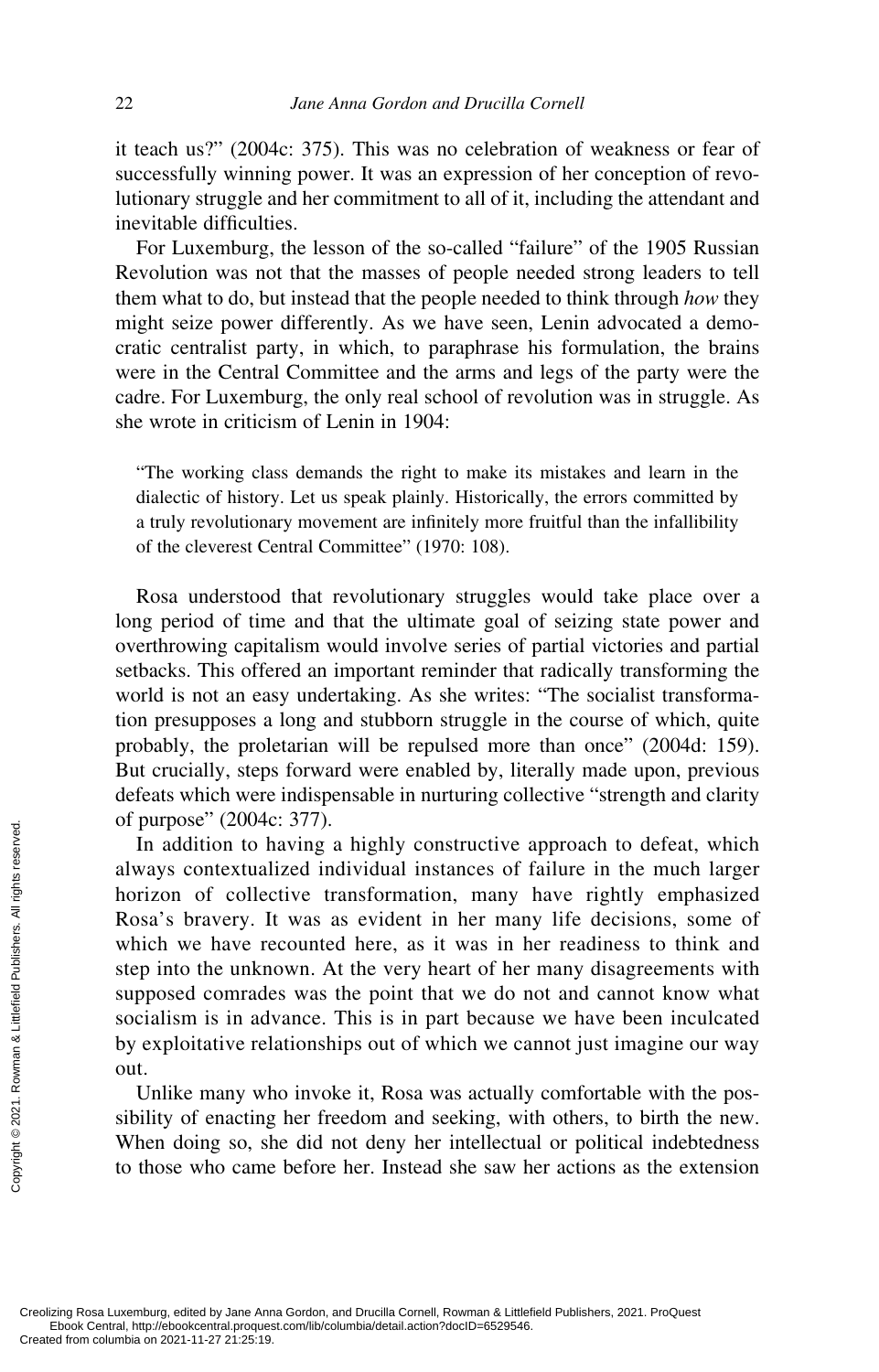of what it meant to continue the project inaugurated by Marx, even as she debated Marx himself. She would repeatedly call out even the most esteemed in her circles. This was neither oedipal nor done for the sake of being irreverent. Being a comrade meant pushing one's comrades not to be lazy in their thinking or in their actions.

Rosa insisted that socialism and freedom were compatible, and that the protection of basic freedoms was necessary for the imagination of and struggle to build new socialist relations. She once wrote that "Freedom is always and exclusively freedom for the one who thinks differently" (1970: 69). This was her recognizing that the one who thinks differently might be just the dreamer we need, the artist who makes us see differently, the poet who beckons us to another world, the housewife who insists that domestic chores must be shared. This was not, then, an empty liberal maxim so much as a call to open avenues to reconsider how we can radically transform the ways we live together.

Rosa brought to the fight a sober assessment of what she uniquely could contribute. In her case, this was her intellect, imagination, capacity for human relations, and ferocious energy. She also had an understanding, if abbreviated by her murder, that one had, in the face of individual instances of suffering, such as imprisonment and torture, to sustain and work at maintaining lifeaffirming vitality and joy through varieties of forms of intimacy or ways of connecting with human and other-than-human others.

It is easy to sit on the sidelines and despair. That is and has always been true. Perhaps, at moments when our ability to change the exploitative relationships of capitalism and imperialism seems small, Rosa's message to all of us is that we cannot know of defeat in advance. We cannot know what possibilities any particular struggle will yield. We do not struggle only because we think we can win or even that we can hope to win. We struggle because we want to live more human lives by investing in and with others to build a new world. From such a vantage point, pessimism is not only irrelevant. The pessimists throw themselves on the wrong side of history. Exercise the columbia on 2021-11-27 21:25:19.<br>Created from columbia on 2021-11-27 21:25:19.<br>Created from columbia on 2021-11-27 21:25:19.<br>Created from columbia on 2021-11-27 21:25:19.

We read Rosa today because she calls on us to rethink her ideas by creolizing them so that she can continue to speak to the most burning issues of our time.

### **WORKS CITED**

Arendt, Hannah. 1995. "Rosa Luxemburg: 1871–1919" in *Men in Dark Times.* New York: Harcourt Brace & Company. Pp. 33–56.

Berger, John. 2018. "A Gift for Rosa Luxemburg" in *Landscapes: John Berger on Art*, edited with an introduction by Tom Overton. London: Verso.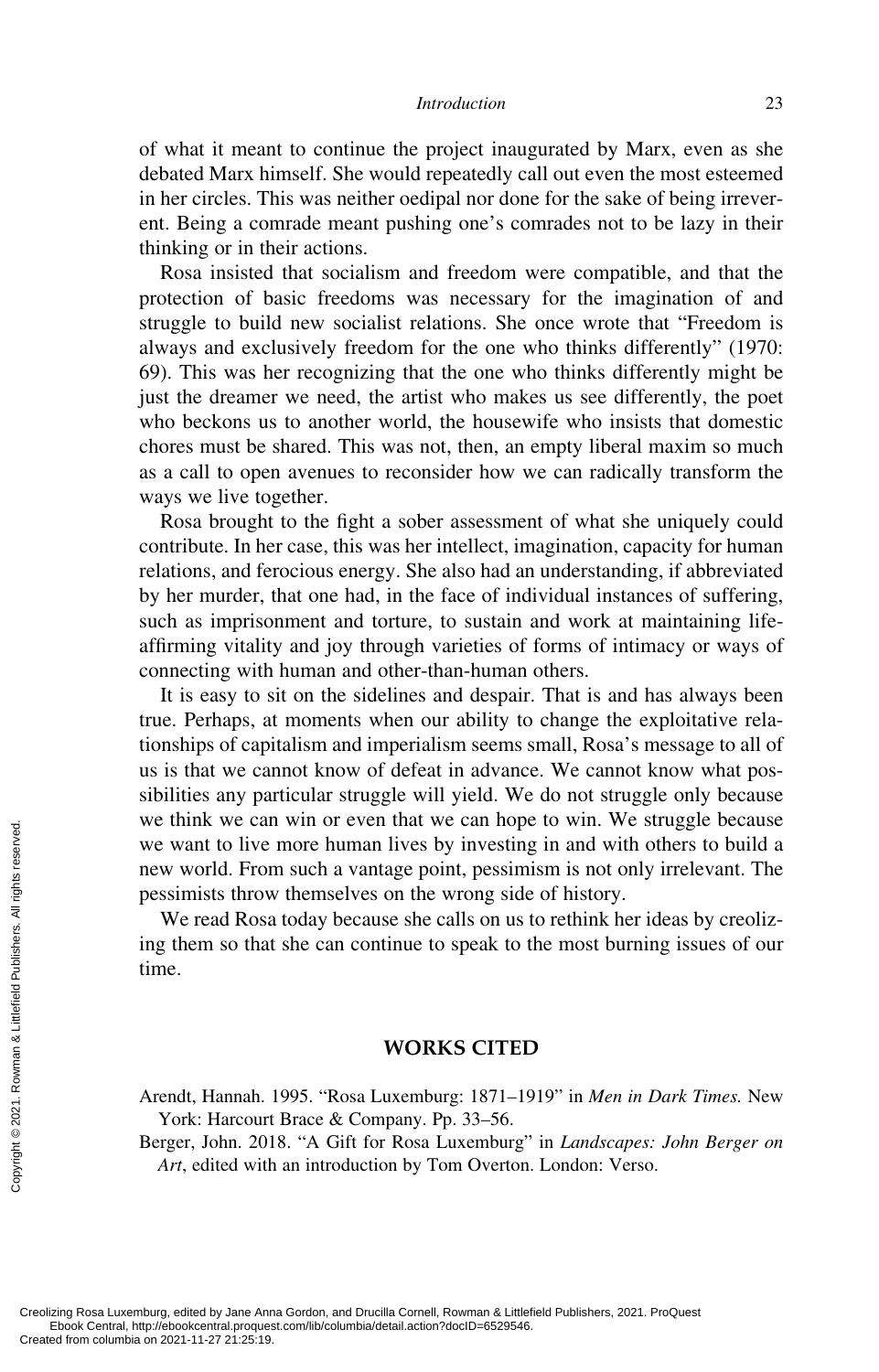- Bose, Anuja. 2019. "Frantz Fanon and the Politicization of the Third World as a Collective Subject." *Interventions; International Journal of Postcolonial Studies* 21, no. 5 (March): 671–689.
- Bronner, Stephen Eric. 1997. *Rosa Luxemburg: A Revolutionary for Our Times.* University Park: The Pennsylvania State University Press.
- Dunayevskaya, Raya. 1991 [1981]. *Rosa Luxemburg, Women's Liberation, and Marx's Philosophy of Revolution.* Champaign: University of Illinois Press.
- Evans, Kate. 2015. *Red Rosa: A Graphic Biography of Rosa Luxemburg*. New York: Verso.
- Frölich, Paul. 2010 [1939]. *Rosa Luxemburg: Ideas in Action*, translated by Joanna Hoornweg. Chicago: Haymarket Books.
- Gietinger, Klaus. 2019. *The Murder of Rosa Luxemburg*, translated by Loren Balhorn. London: Verso.
- Henry, Paget. 1985. *Peripheral Capitalism and Development in Antigua.* Piscataway, NJ: Transaction Books.
- Hudis, Peter and Kevin B. Anderson. 2004. "Introduction" in *The Rosa Luxemburg Reader*, edited by Peter Hudis and Kevin B. Anderson. New York: Monthly Review Press. Pp. 7–30.
- Kaiser, Ingeborg. 2008. *Rosa and the Wolves: Biographical Investigation into the Case of Rosa Luxemburg*, translated by Patricia H. Stanley. Bloomington, IN: iUniverse, Inc.
- Luxemburg, Rosa. 1970. *The Russian Revolution, and Leninism or Marxism?*, with an introduction by Bertram D. Wolfe. Ann Arbor: University of Michigan Press.
	- ———. 2004a. "Selected Correspondence, 1899-1917," translated by Elzbieta Ettinger and Stephen Eric Bronner in *The Rosa Luxemburg Reader*, edited by Peter Hudis and Kevin B. Anderson. New York: Monthly Review Press. Pp. 380–395.

———. 2004b. "Organizational Questions of Russian Social Democracy," translated by Richard Taylor in *The Rosa Luxemburg Reader*, edited by Peter Hudis and Kevin B. Anderson. New York: Monthly Review Press. Pp. 248–265.

———. 2004c. "14E. Order Reigns in Berlin," translated by Peggy Fallen Wright in *The Rosa Luxemburg Reader*, edited by Peter Hudis and Kevin B. Anderson. New York: Monthly Review Press. Pp. 373–378.

———. 2004d. "Social Reform or Revolution," translated by Dick Howard in *The Rosa Luxemburg Reader*, edited by Peter Hudis and Kevin B. Anderson. New York: Monthly Review Press. Pp. 128–167.

———. 2011. "Letter to Hans Diefenbach, Wronki in Posen, March 5, 1917," in *The Letters of Rosa Luxemburg*, edited by Georg Adler, Peter Hudis, and Annelies Laschitza, translated by George Shriver. London; Verso. Pp. 377–380. Exerces From Created from columbia on 2021-11-27 21:25:19.<br>Created from columbia on 2021-11-27 21:25:19.<br>Created from columbia on 2021-11-27 21:25:19.<br>Created from columbia on 2021-11-27 21:25:19.<br>Created from columbia on

———. 2015. *The Complete Works of Rosa Luxemburg Volume II: Economic Writings 2*, edited by Peter Hudis and Paul Le Blanc and translated by Nicholas Gray and George Shriver. London: Verso.

Marx, Karl. 1875. *Critique of the Gotha Programme.* Available here: https://www .marxists.org/archive/marx/works/1875/gotha/ch04.htm.

Nettl, J.P. 1966. *Rosa Luxemburg,* London: Oxford University Press.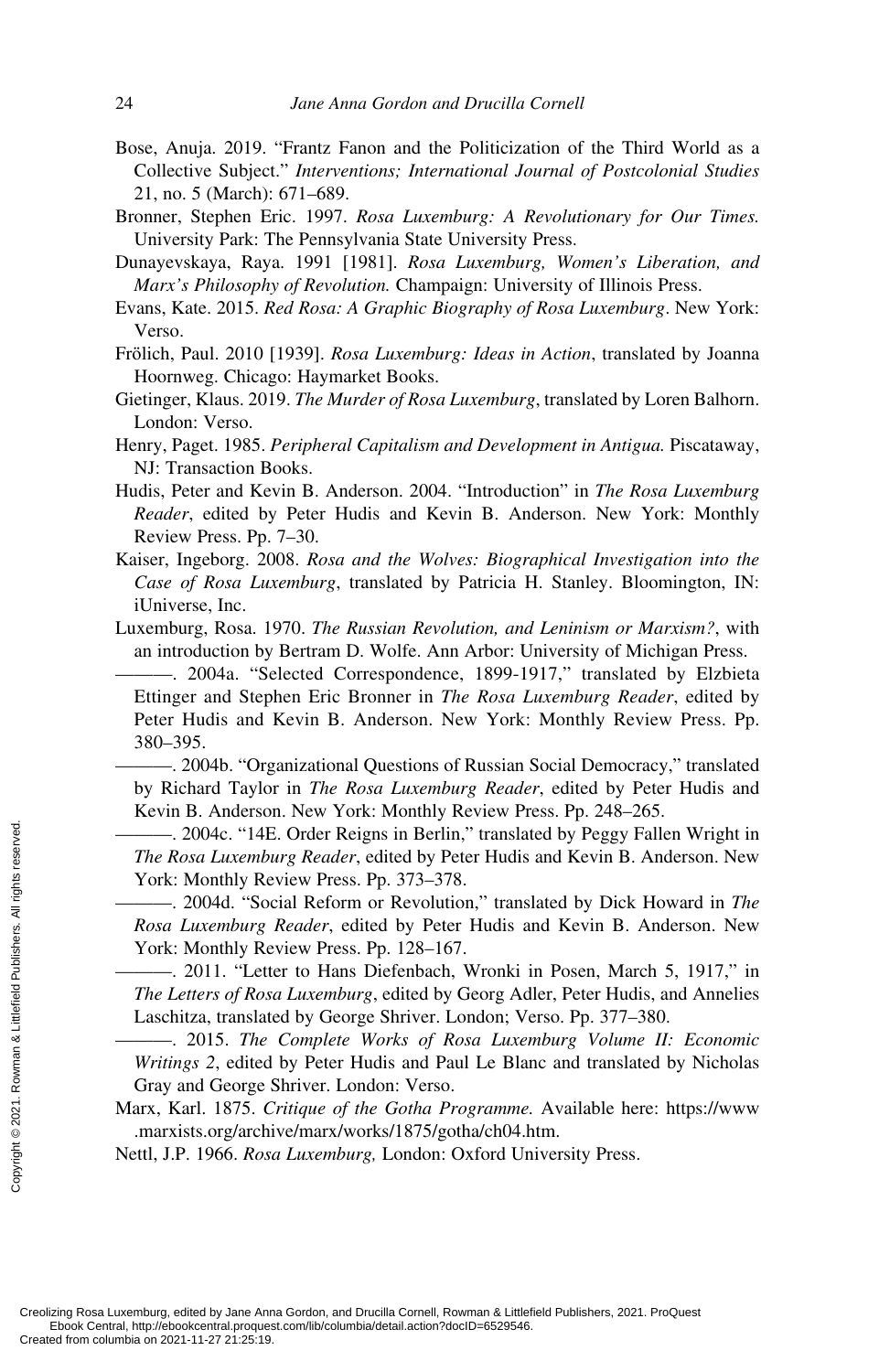- Nixon, Jon. 2018. *Rosa Luxemburg and the Struggle for Democratic Renewal.* London: Pluto Press.
- Nye, A. 1994. *Philosophia: The Thought of Rosa Luxemburg, Simone Weil and Hannah Arendt*, New York: Routledge.
- Rich, Adrienne. 2001. "Raya Dunayevskaya's Marx" in *Arts of the Possible.* New York: W.W. Norton & Company. Pp. 83–97.
- Rosemary H. T. O'Kane. 2015. *Rosa Luxemburg in Action: For Revolution and Democracy.* New York: Routledge.
- Valdez, Inéz. 2019. *Transnational Cosmopolitanism: Kant, Du Bois, and Justice as a Political Craft.* New York: Cambridge University Press.